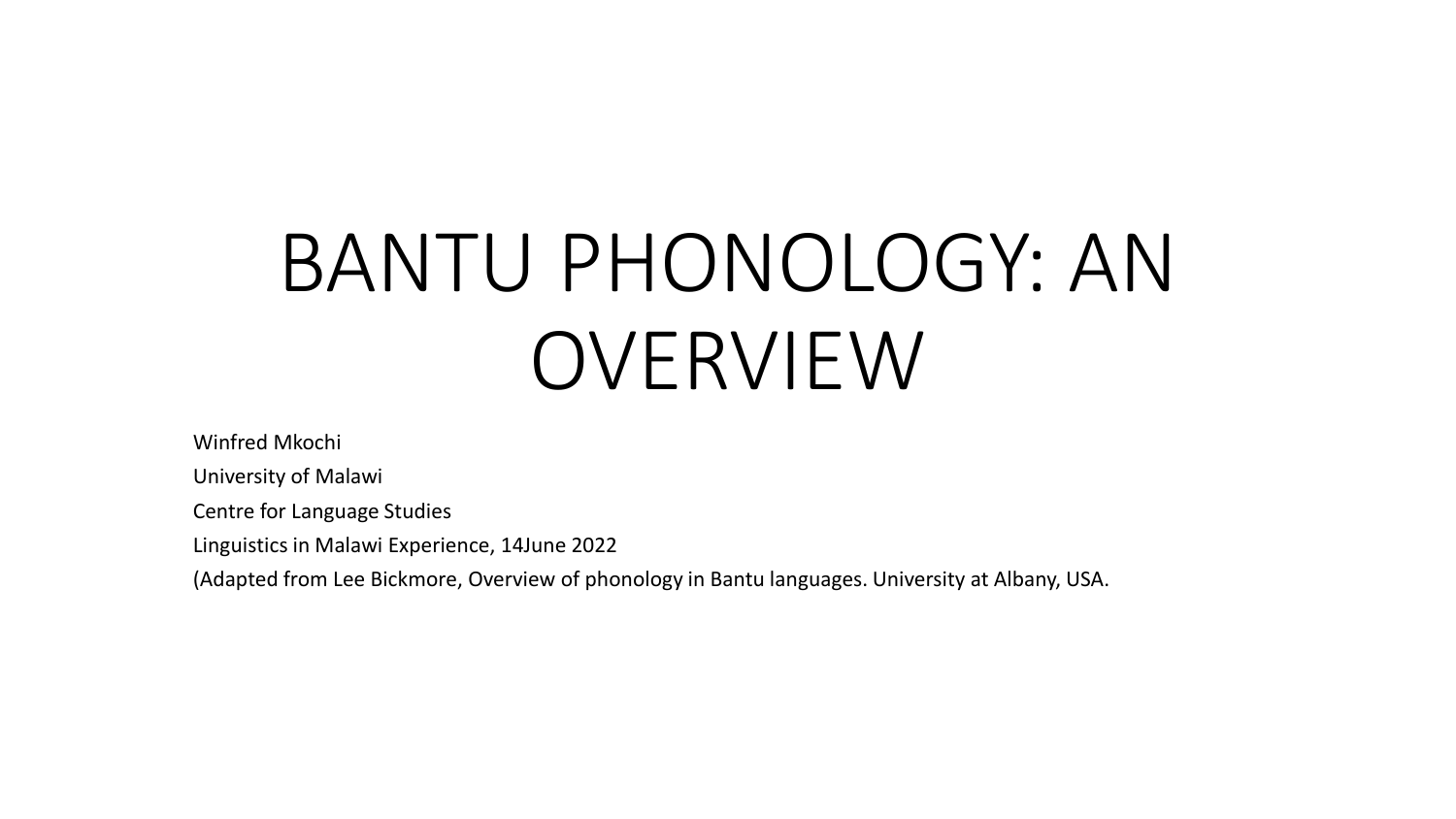## I.Structure of the Syllable

(1) General Structure of Syllable

Syllable  $\sqrt{2}$ Onset Rime  $\left\langle \quad \right\rangle$ Nucleus Coda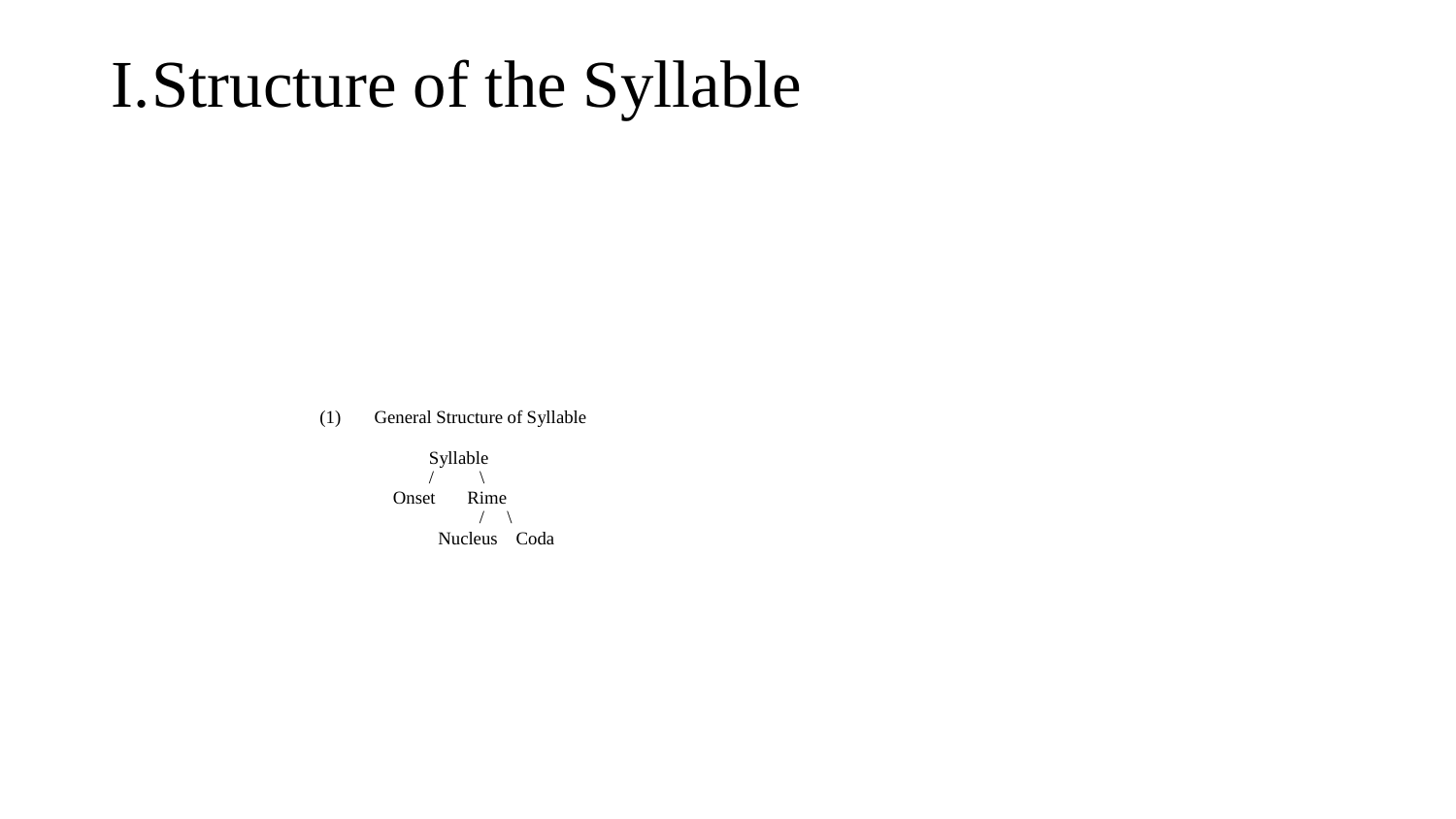- In general Bantu languages permit a complex onset, but no coda:  $(N)(C)(G)V$
- E.g. Possible syllables: a, la, lwa, mya, nda, ndwa
- Some authors consider the NC sounds to be complex onsets (e.g. [mb], [nd]) while others consider them to be prenasalized stop phonemes (e.g.  $[mb]$ ,  $[nd]$ ). It is often very hard to provide conclusive evidence one way or the other on this issue.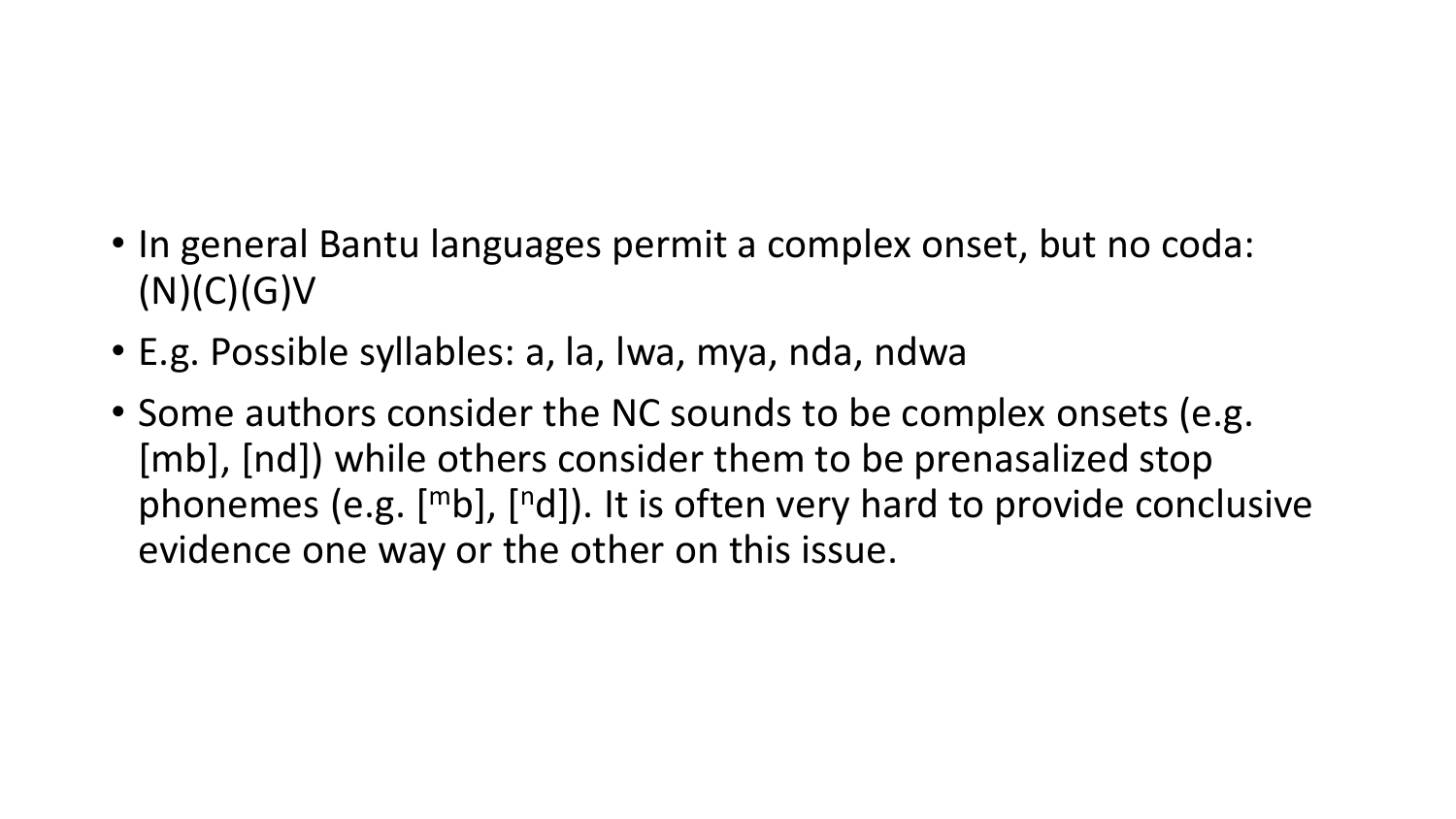## II. Vowels

- (1) Two most common vowel inventories
- •
- a. 5 vowel system: i, e, a, o, u
- b. 7 vowel system: i, e, ɛ, a, o, ɔ, u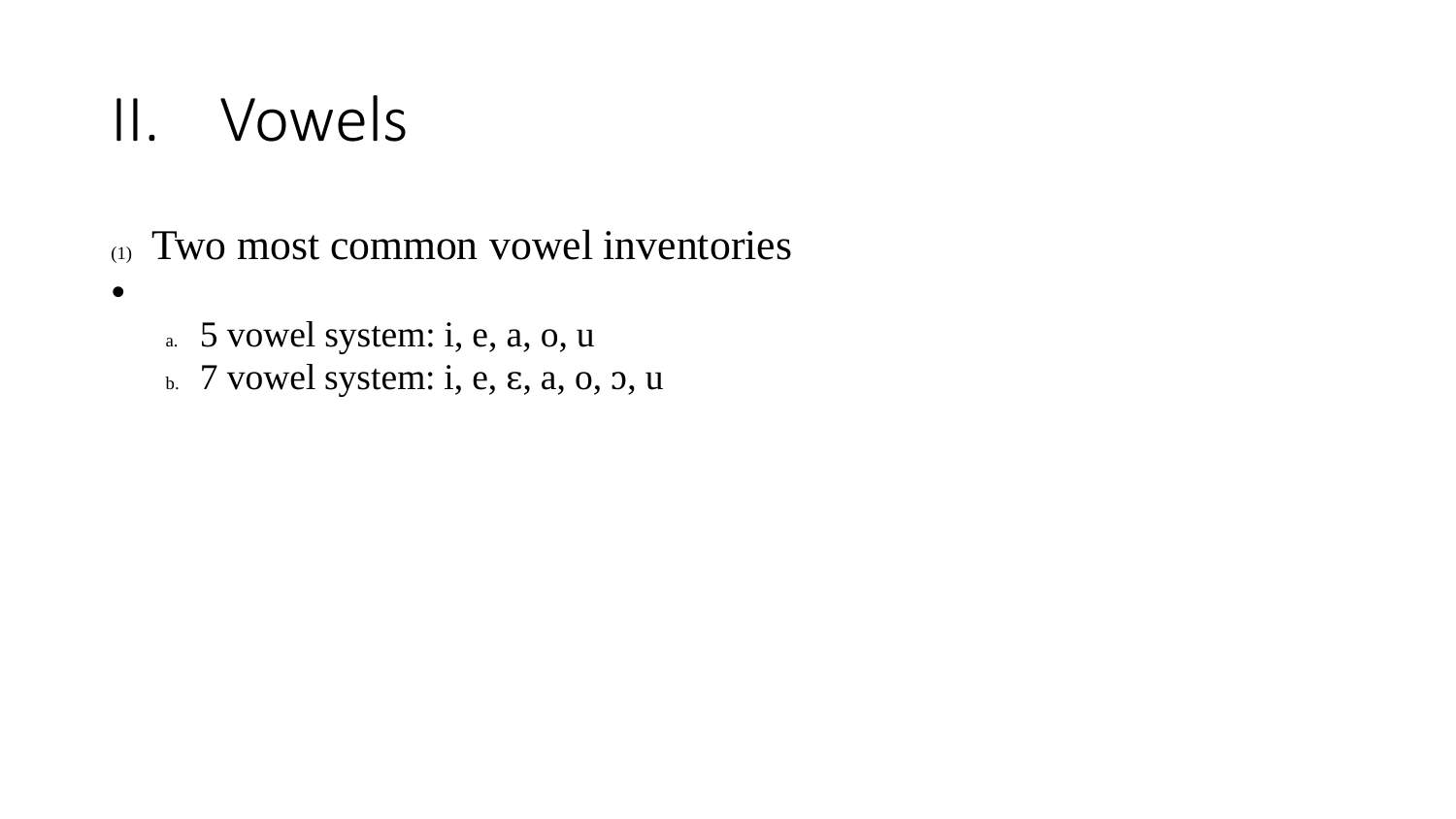|             | <b>Front</b> | <b>Back</b> |
|-------------|--------------|-------------|
| <b>High</b> |              | u           |
| <b>Mid</b>  | e            | n           |
|             | ε            | Э           |
| Low         |              | a           |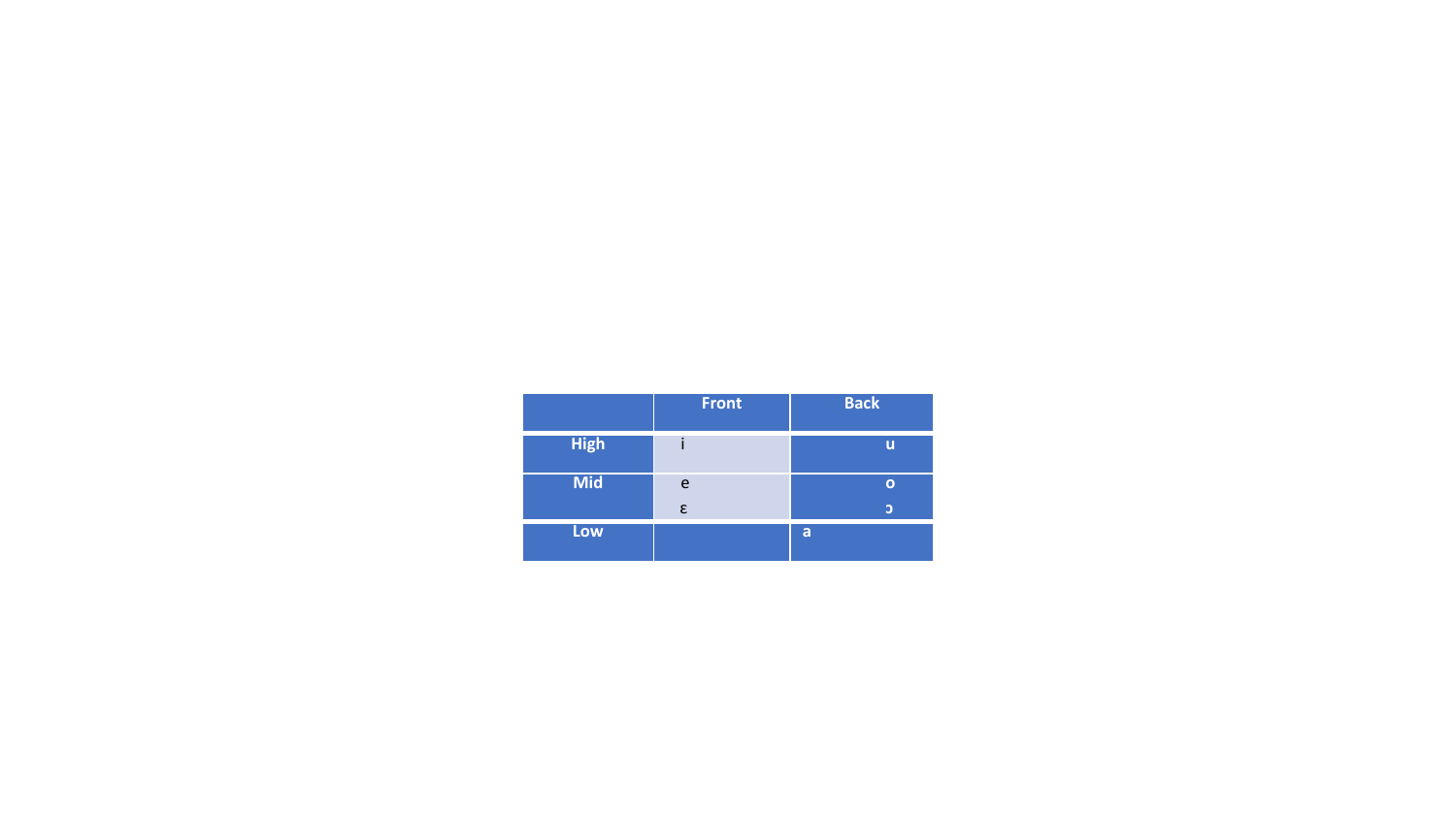### • Vowel length often contrastive. E.g. Cilungu

| a. ú-kú-zík-à  | 'to be deep'                   |
|----------------|--------------------------------|
| b. ú-kú-zíík-à | 'to bury'                      |
| c. ú-kú-pél-à  | 'to shave'                     |
| d. ú-kú-péél-à | 'to swing'                     |
| e. ú-kú-lúk-à  | 'to weave'                     |
| f. ú-kú-lúúk-à | 'to remember, be homesick for' |
|                |                                |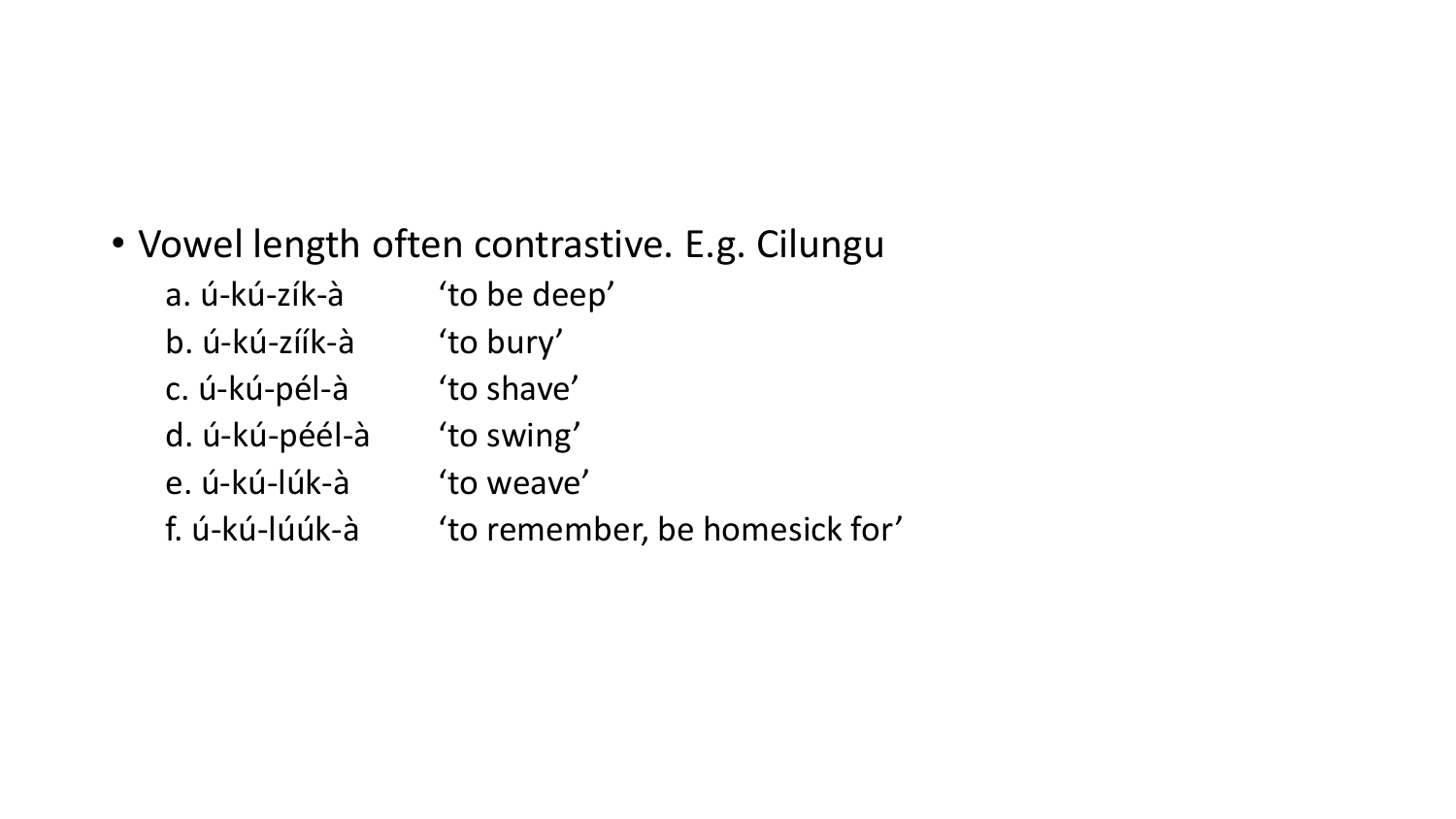• In some languages there is no underlying vowel length contrast, but there are in fact both short and long vowels phonetically. This can be due to a phonological process that always lengthens some vowel in a certain position. E.g. In Rutooro, the penultimate vowel of the phrase is lengthened.

| a. e-ki-taabu       | 'book'      |
|---------------------|-------------|
| b. e-ki-tabu kii-nu | 'this book' |
|                     |             |

- c. a-ba-someesa 'teachers'
- d. a-ba-somesa ba-taano '5 teachers'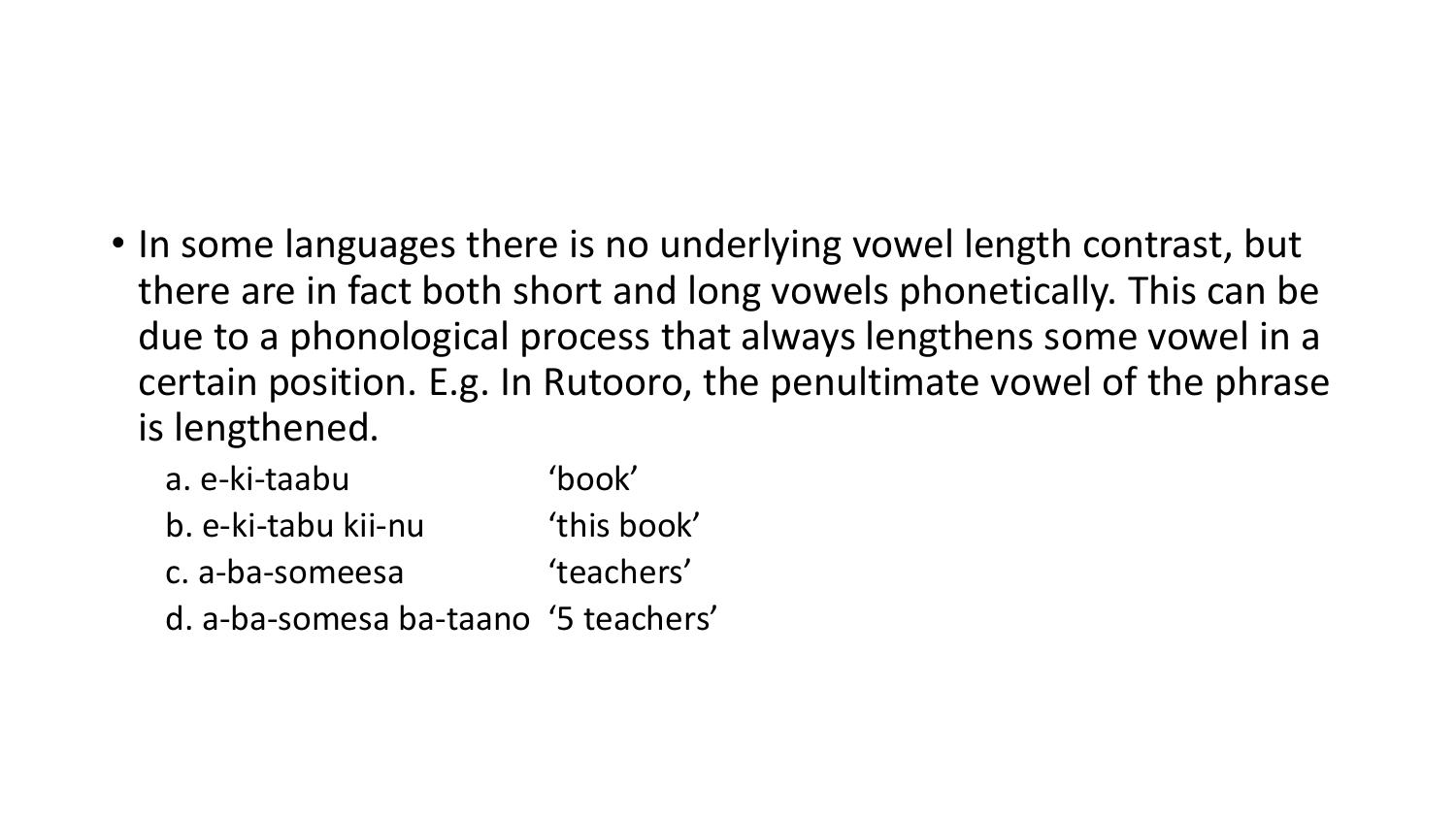In addition to being lexical long vowels can also be derived

- (1) Morphological Concatenation (Cilungu)
	- a. ú- kú- úm -à PP-Inf-beat-FV 'to beat'
	- b. ú- kú-'ví- 'ík-à ! ! PP-Inf- C8O-put-FV 'to pu<sup>t</sup> them (C8)'
	- c. ú- kú-'yá -'ám-à ! ! PP-Inf-C2O-call-FV 'to call them (C2)'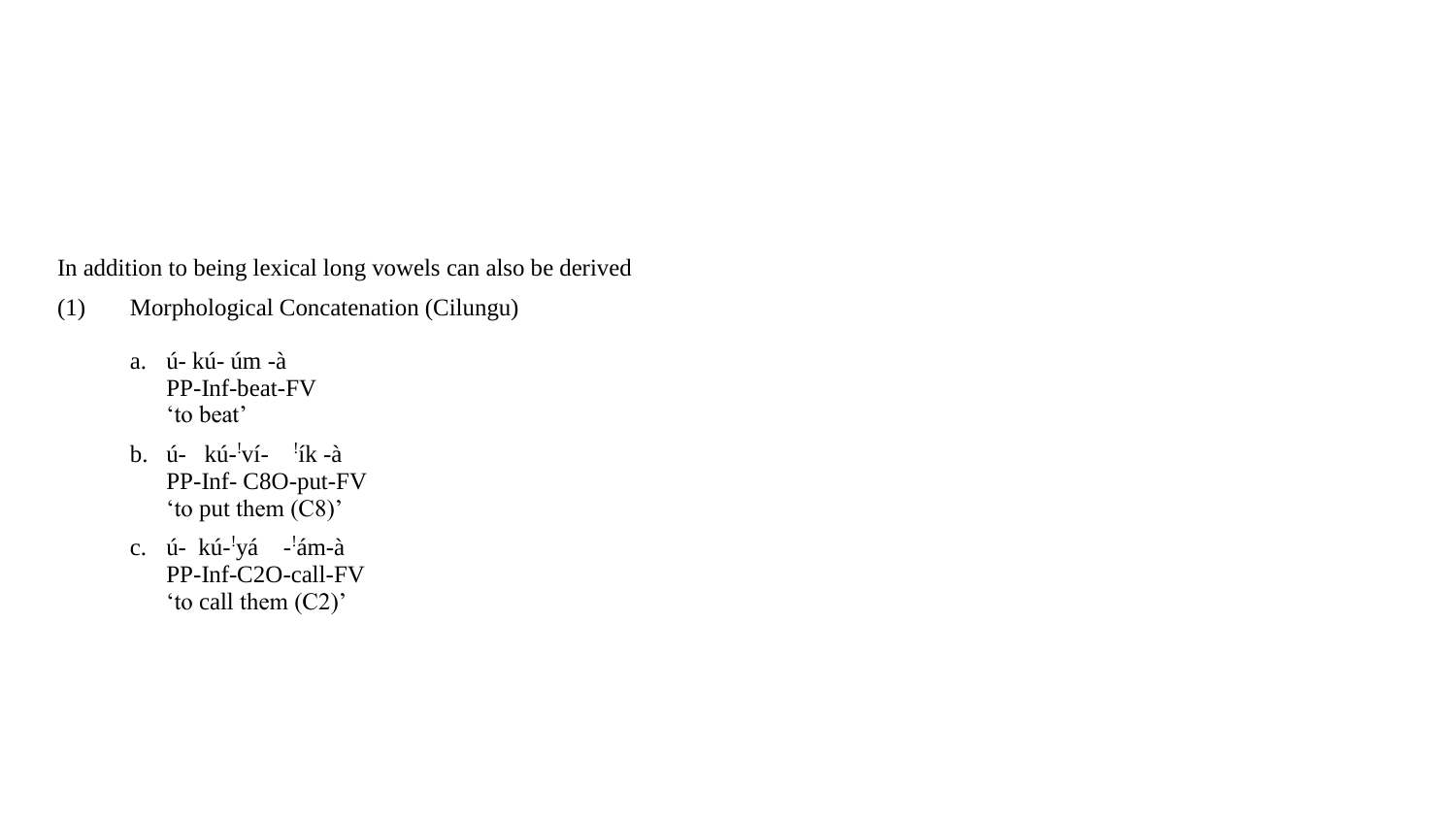Vowel hiatus: What happens when there are two successive Vs underlyingly. Lots of possibilities: Gliding (& Compensatory Lengthening)

#### (1) Kinyambo: across morphemes

| <b>Underlying Representation</b> | <b>Surface Form</b> | Gloss      |
|----------------------------------|---------------------|------------|
| a. $/o$ -ku-ij-a $/$             | $o-kw-iii-a$        | 'come'     |
| b. /e-bi-aro/                    | e-by-aaro           | 'villages' |
| c. /e-bi-oya/                    | e-by-ooya           | 'feathers' |
| $d.$ /o-bu-áto/                  | o-bw-áato           | 'boat'     |
| e. $/o$ -ku-ét-a/                | o-kw-éeta           | 'call'     |
| f. /e-bi-ára/                    | e-by-áara           | 'fingers'  |
| g. /e-mi-ézi/                    | e-my-éezi           | 'months'   |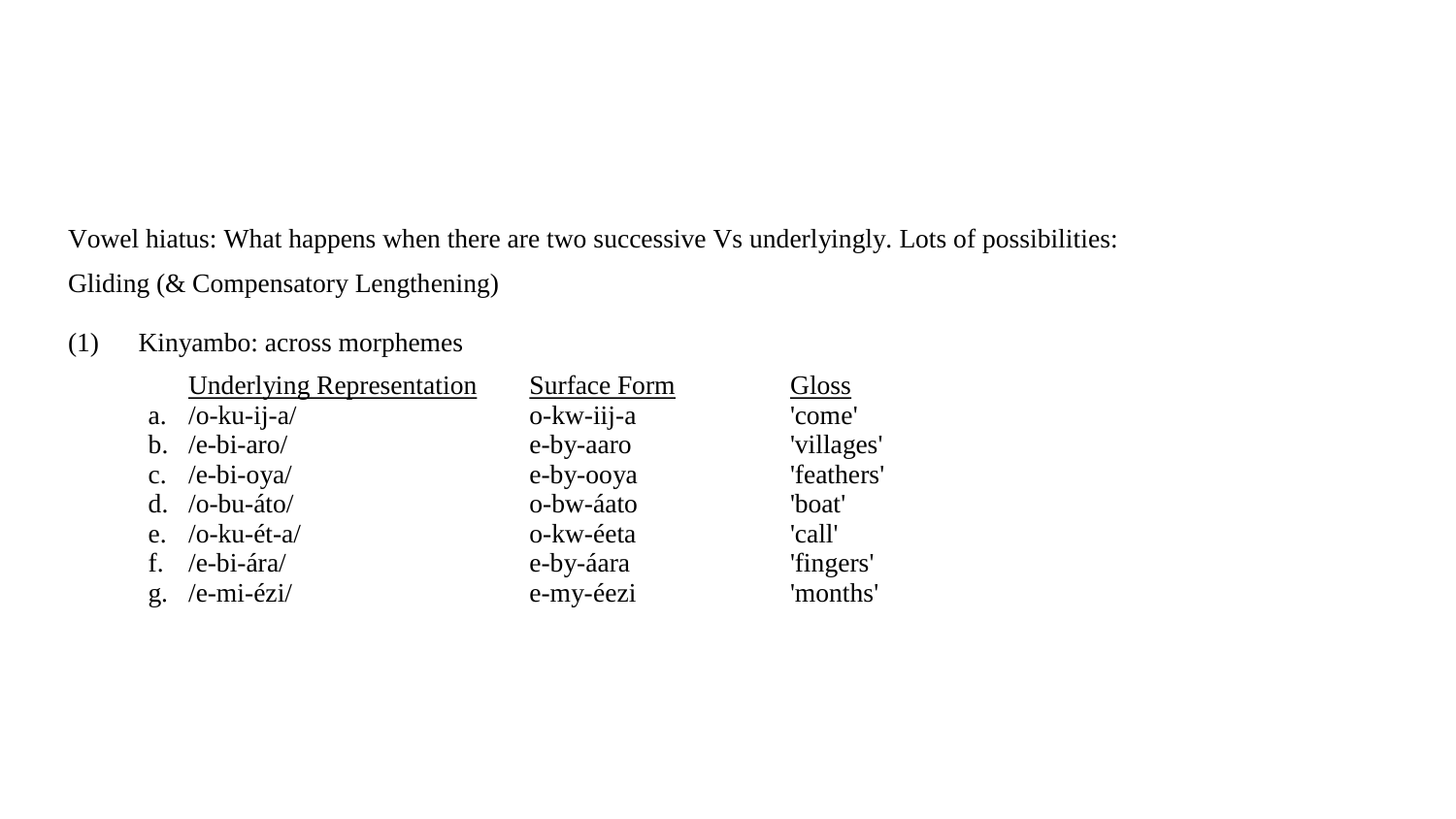• Rule: High Vowels become glides ( $i \rightarrow y$ ; u $\rightarrow w$ ) before (non-identical) vowel  $[+syll,+hi] \rightarrow [-syll] / \underline{\hspace{2cm}} V$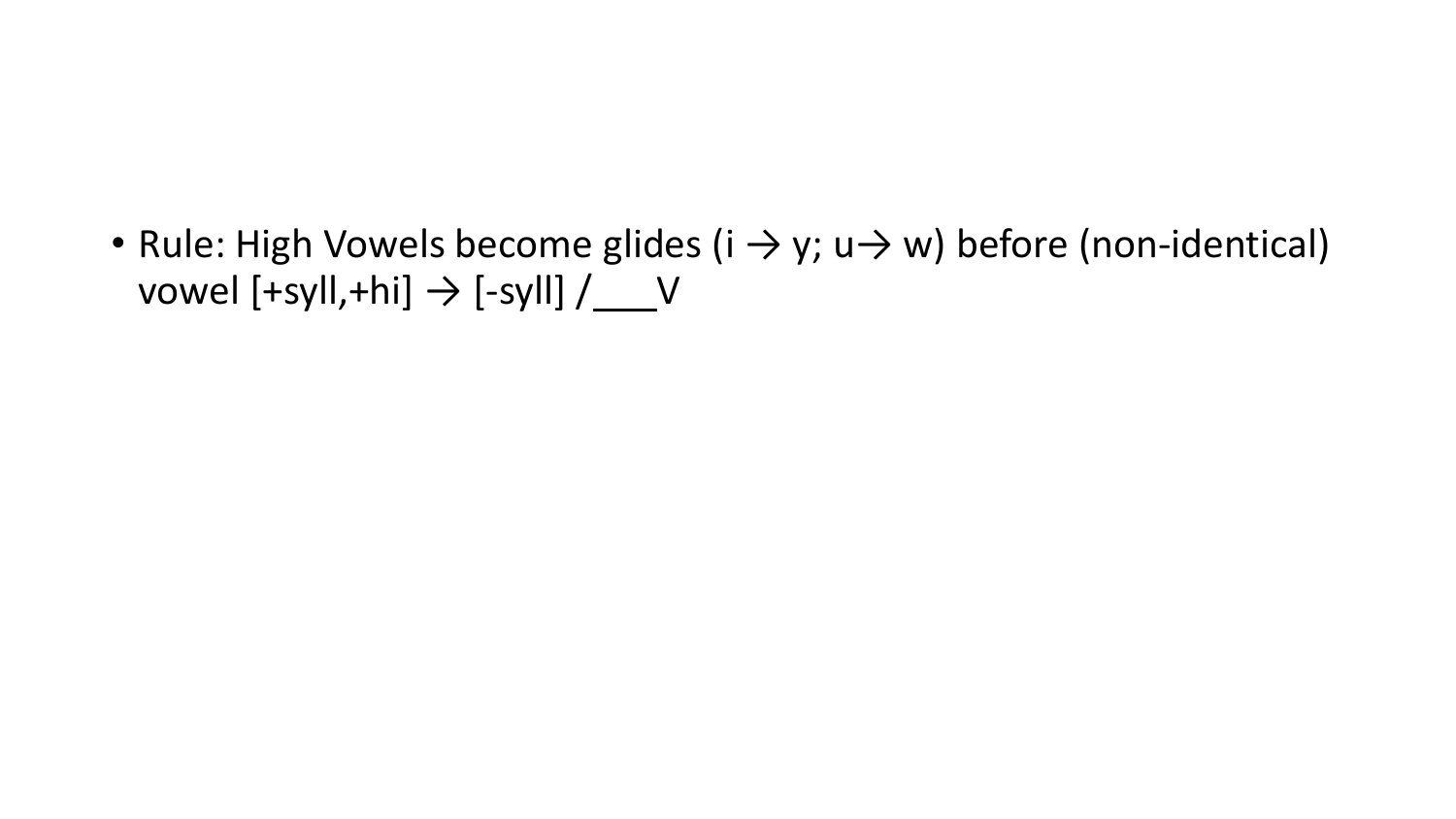• Kinyambo: within morphemes

 $\bullet$ 

| U.R.             | <b>Surface Form</b> | Gloss      |
|------------------|---------------------|------------|
| a./mbúenu/       | mbwéenu             | 'today'    |
| b. /o-ku-túar-a/ | o-ku-twáar-a        | 'carry'    |
| c./o-bu-súere/   | o-bu-swéere         | 'marriage' |
| d. /o-ku-bíar-a/ | o-ku-byáar-a        | 'plant'    |
| e./o-ku-ruan-a/  | o-ku-rwaan-a        | 'fight'    |
| f. /e-N-duano/   | ee-n-dwaano         | 'quarrel'  |
| g./e-N-tuiga/    | ee-n-twiiga         | 'girrafe'  |

• This assumption might enable one to eliminate /y/, /w/ from phoneme inventory.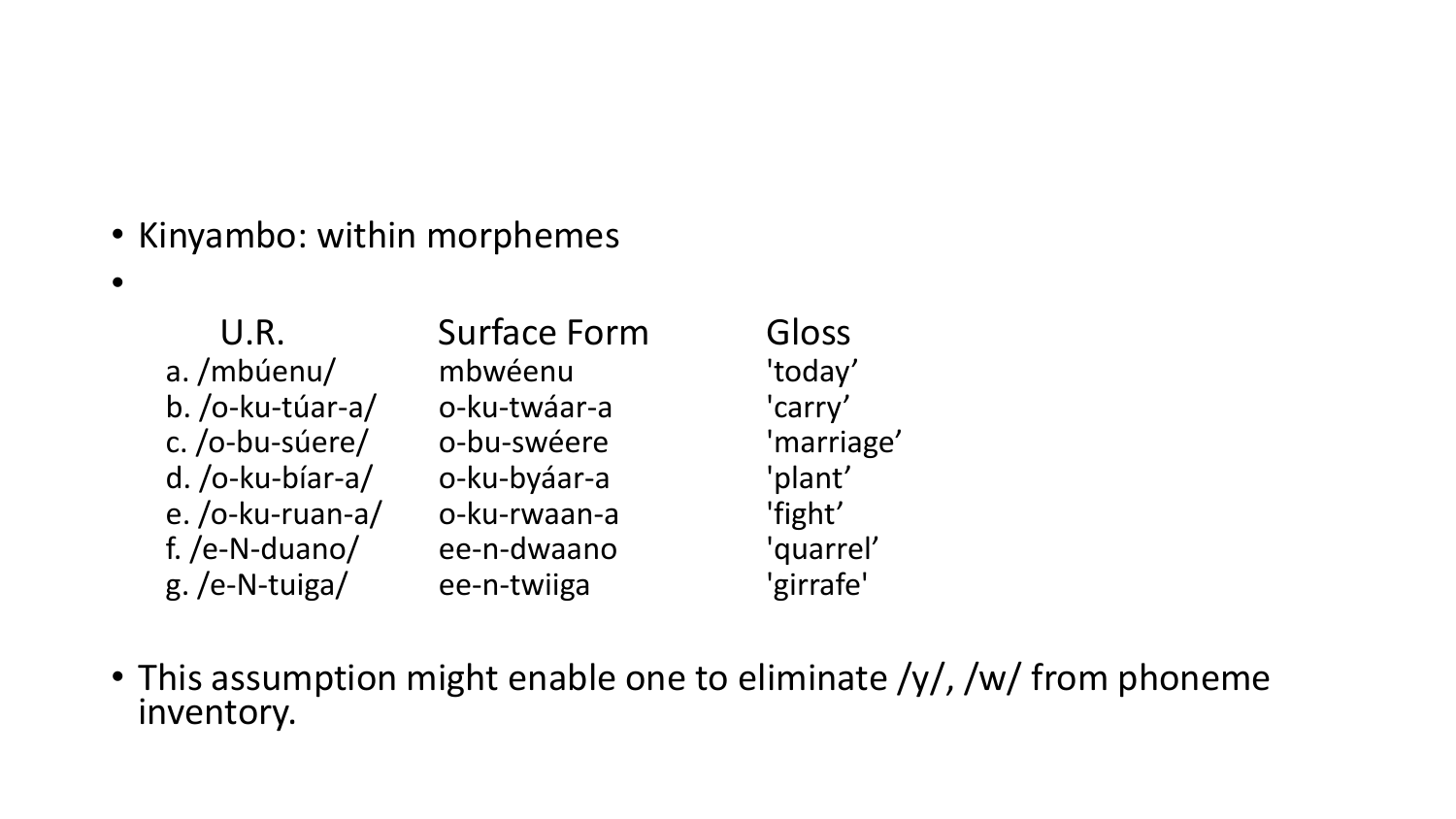• In some Bantu languages the mid vowels /o/ and /e/ also glide before V's.

Ekegusii: /o-ko-ar-a/  $\rightarrow$  o-kw-aar-a 'to spread'; /e-a-om-a/  $\rightarrow$  y-o-om-a 'which has dried'

• In Bantu languages without a vowel length contrast, gliding will not be followed by compensatory lengthening of the vowel. E.g. Swahili /vi-akula/ vy-akula 'foods'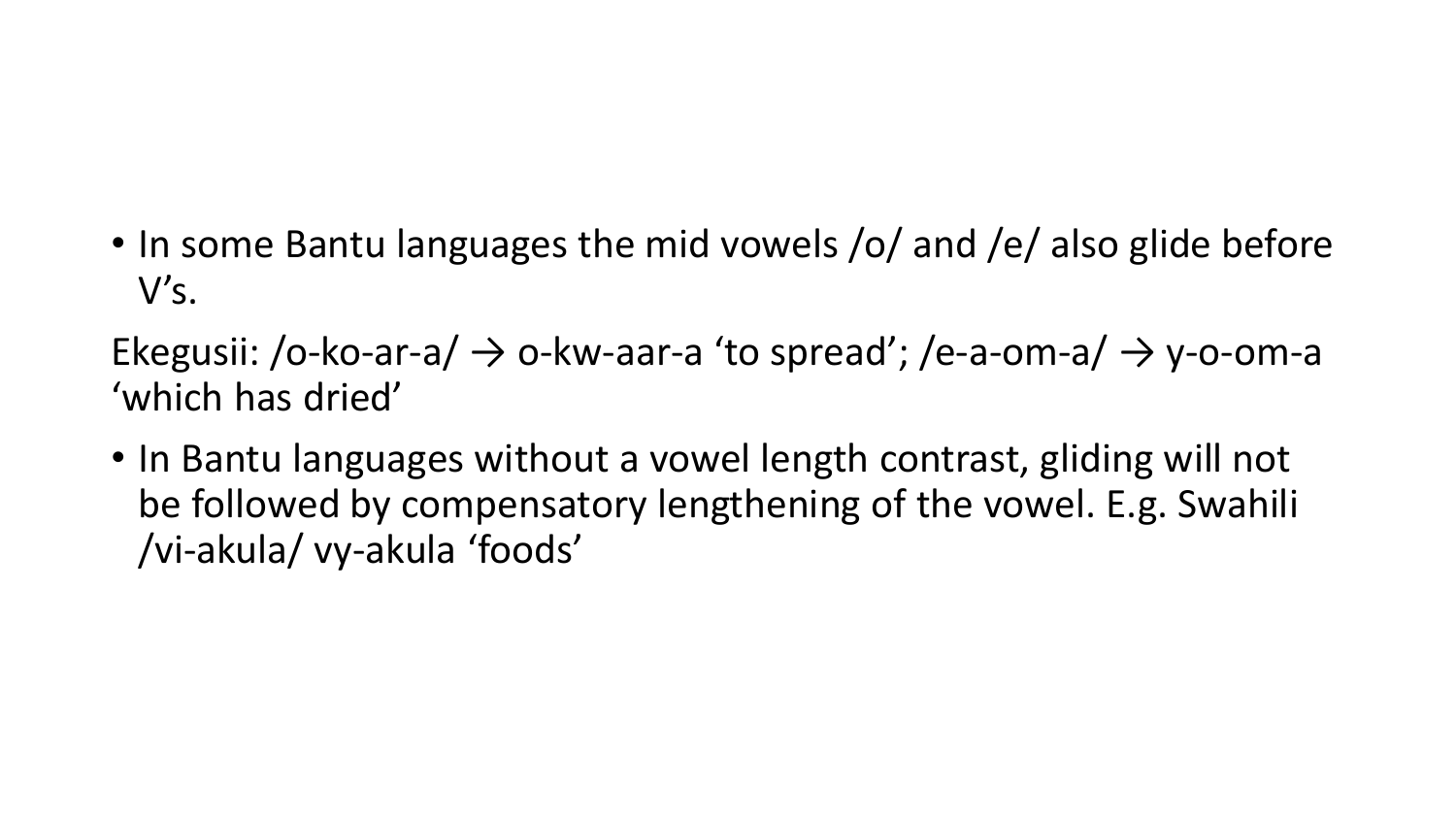Vowel Deletion (& Compensatory Lengthening) Word internally: Lungu a. /ma-ino/  $\rightarrow$  m-iino 'teeth' (cf. li-ino 'tooth') 5-tooth

- b. /ka- elek-a/  $\rightarrow$  k-eelek-a Nom-cook-FV
- 'one who cooks' a  $\rightarrow \emptyset$  /  $V$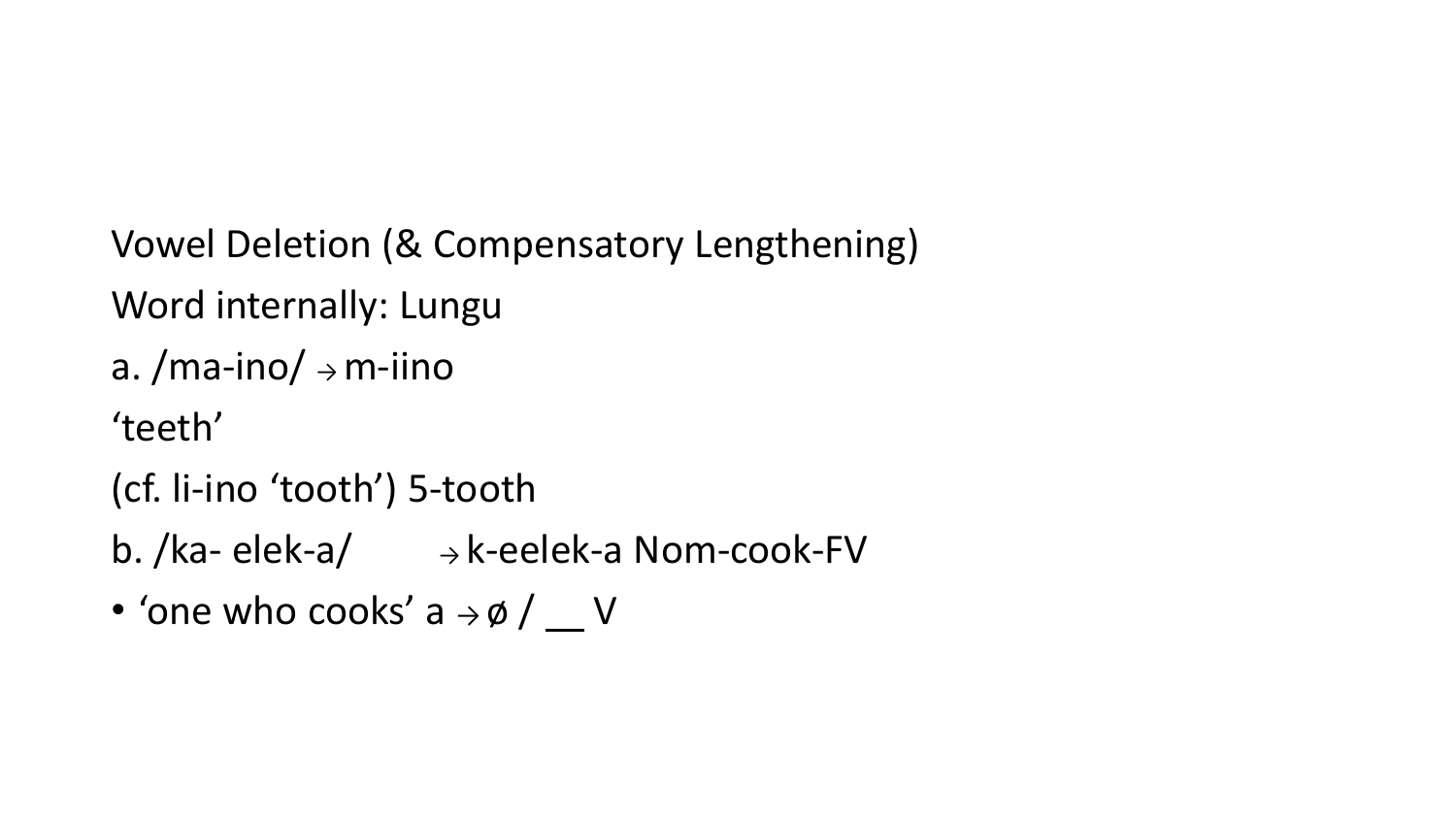Word internally: Lamba

a. /u-ku-ofw-a/  $\rightarrow$  u-k-oofwa 'to help', b. /u-ku-och-a/ → u-k-oocha 'to burn'

• u  $\rightarrow \emptyset$  /  $\_\circ$  o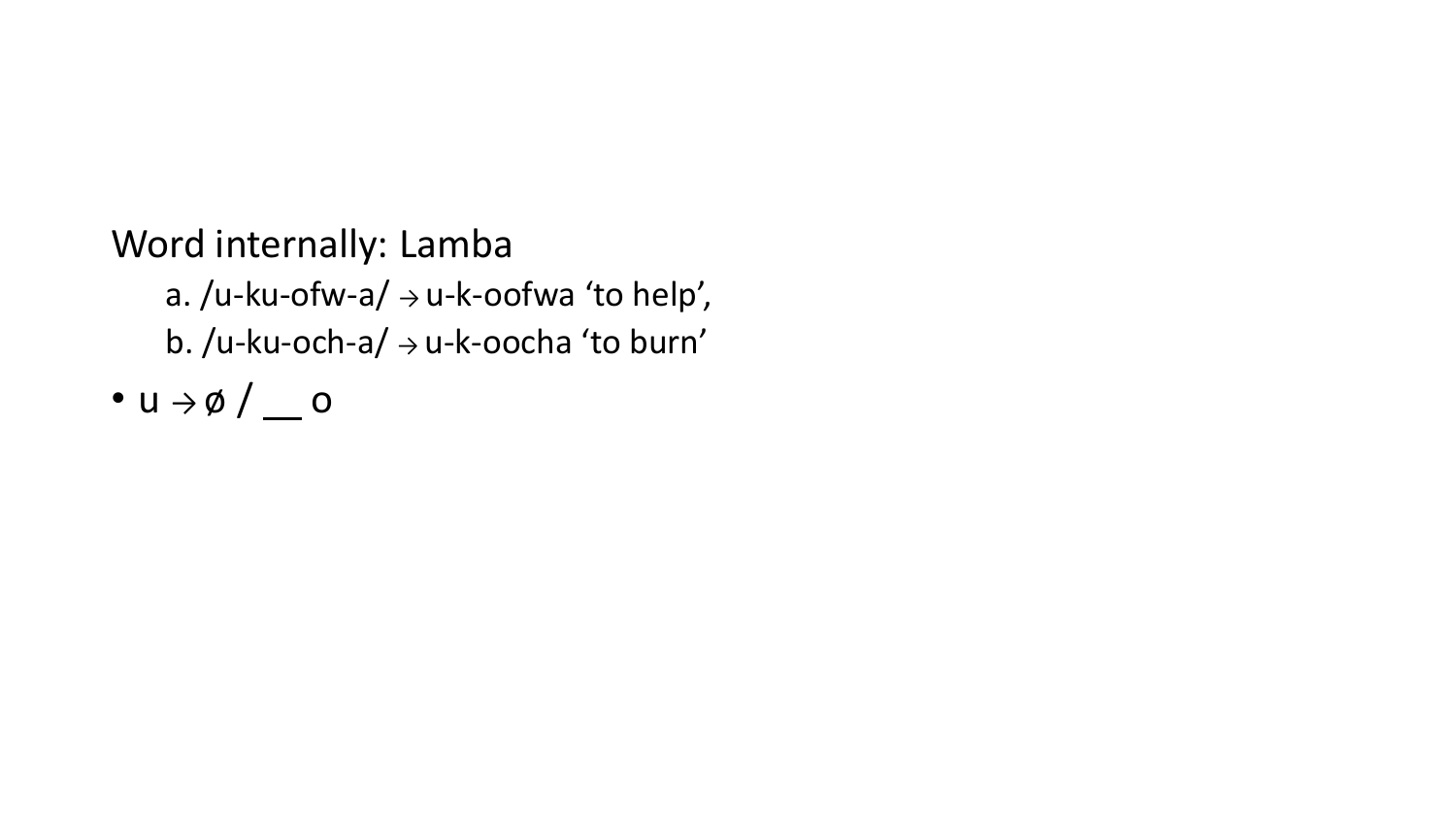• Across words (these cases are sometimes marked with an apostrophe):

**Lungu** 

- a. /na u-mu-rimi/  $\rightarrow$  n' uu-mu-rimi 'and the farmer'
- b. /u-mu-sana u-kulu/  $\rightarrow$  u-mu-san' uu-kulu 'big waist'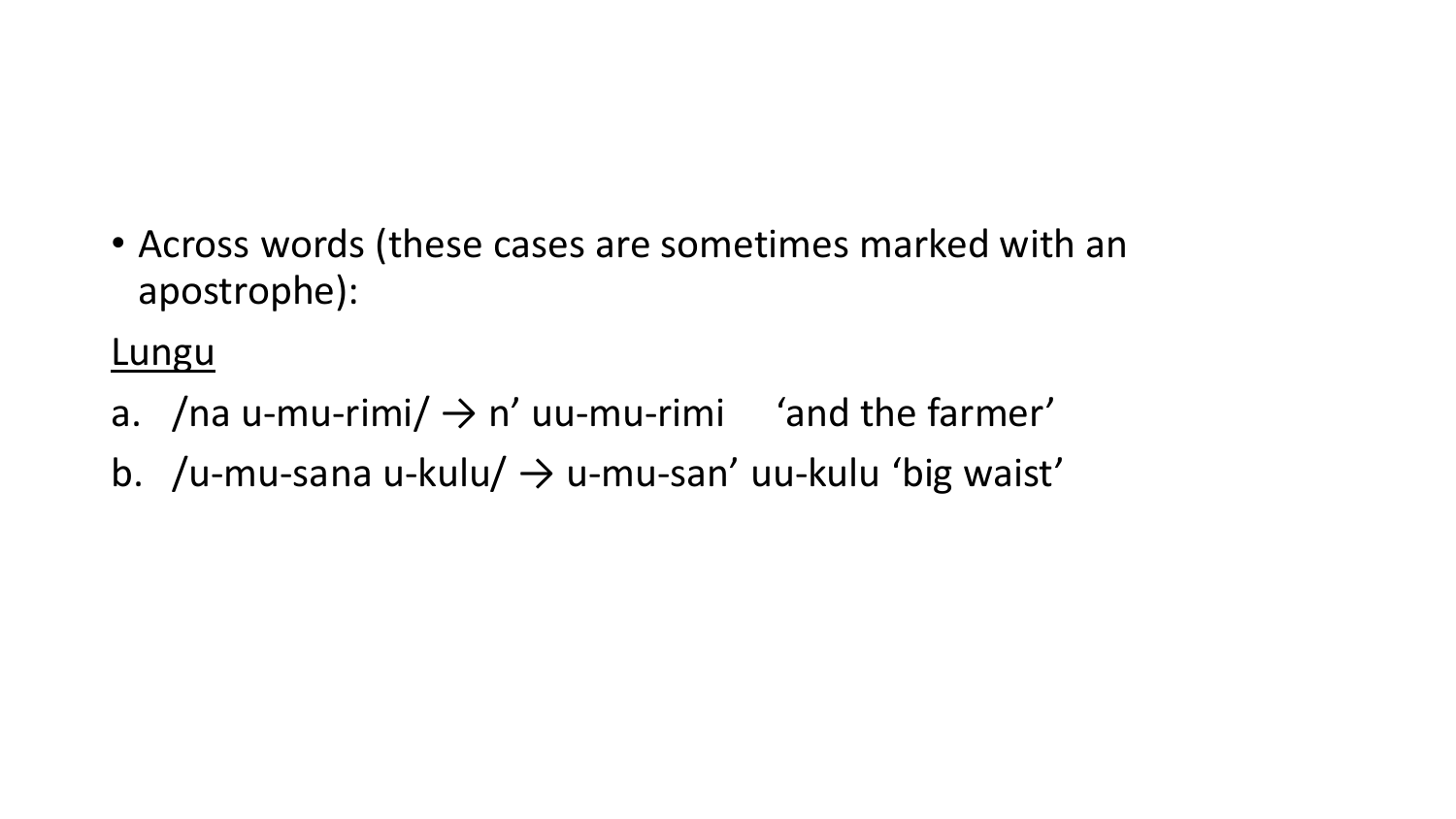Vowel Coalesence: (Lamba)

- Word internally: /a-ma-inso/  $\rightarrow$  a-m-eenso 'eyes' (cf. i-li-inso 'eye')  $a + i \rightarrow ee$
- Across words: /N-le-fway-a u-mw-aana/  $\rightarrow$  N-de-fway oo mw-aana I-Prog-want-FV PP-C1-child' 'I want the child'

 $a + u \rightarrow oo$ 

• (But /a/ deletes before /u/ word-internally): /a-ma-ulu/  $\rightarrow$  a-m-uulu 'legs' (cf. u-ku-ulu 'leg')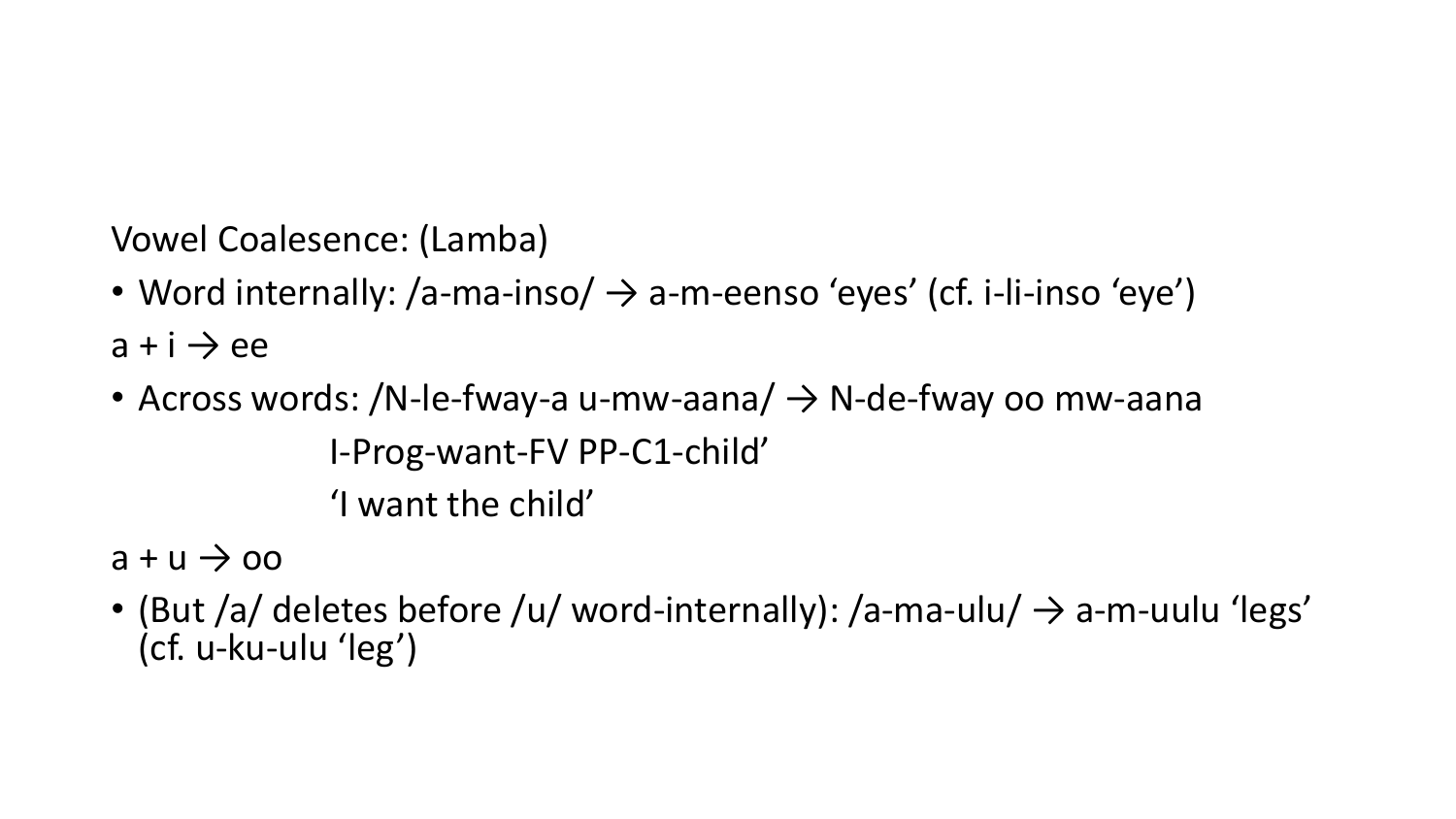• Another possible hiatus resolving strategy is epenthesis (the insertion of a C between the Vs).

Rutooro (inserted glides shown in square brackets)

- a. a-[y]et-a 'he/she invites' /a-et-a/
- b. o-[y]at-a 'you (sg) break' /o-at-a/

c. o- $[y]e-[y]$ et-a 'you invite yourself' /o-e-et-a/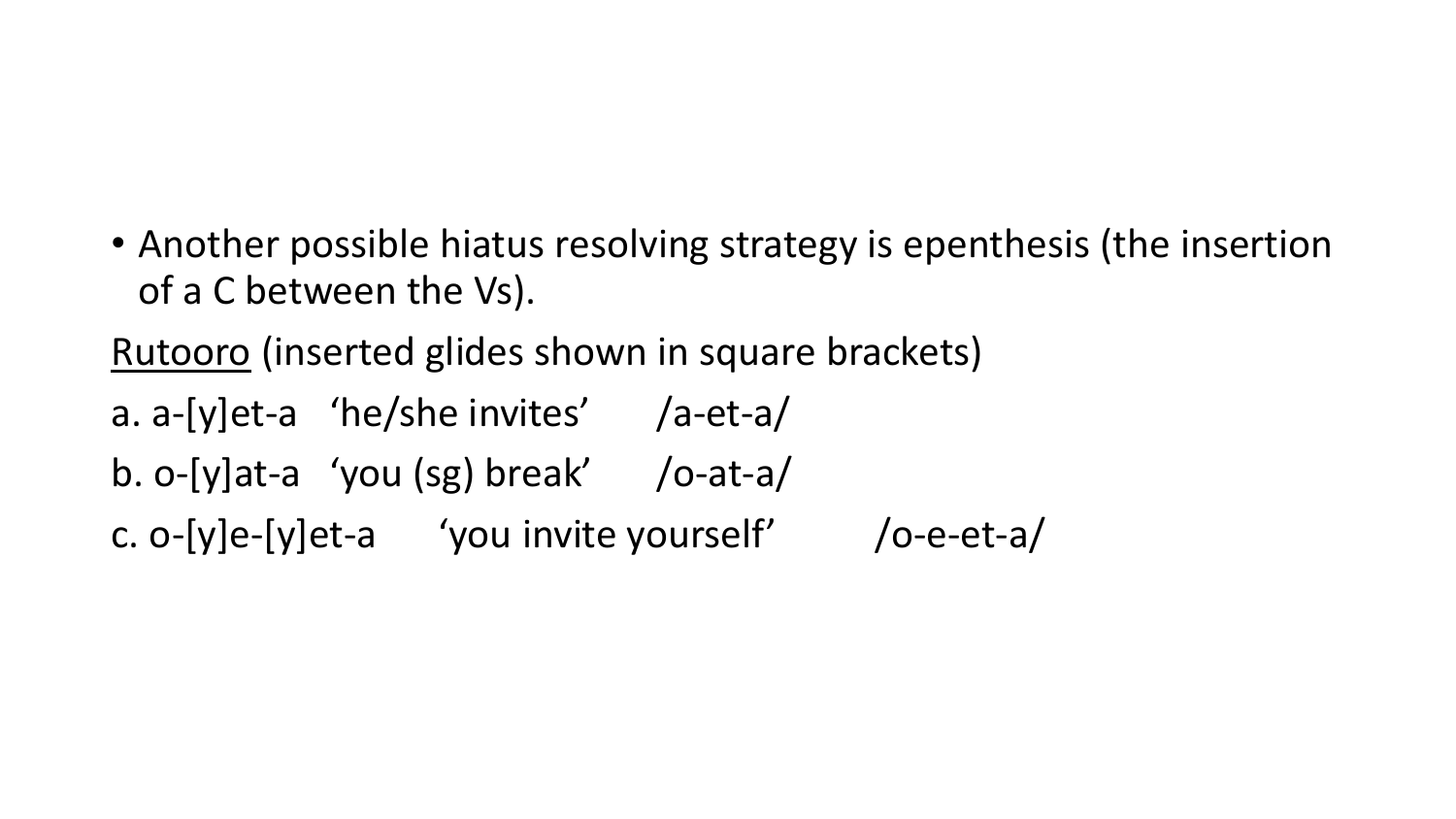• Additional lengthening and shortening processes Vowel Lengthening before NC cluster: (Kinyambo)

| • Underlying Rep. Surface Form |               | Gloss  |
|--------------------------------|---------------|--------|
| $a. / u$ -ku-ful-a/            | u-ku-ful-a    | 'to wa |
| $b. /u$ -ku-n-ful-a/           | u-kuu-m-ful-a | 'to wa |
| c./u-mu-ntu/                   | u-muu-ntu     | 'perso |
| d. /i-ci-nsanzo/               | i-cii-nsaanzo | 'nest' |

Gloss

'to wash' 'to wash me' 'person'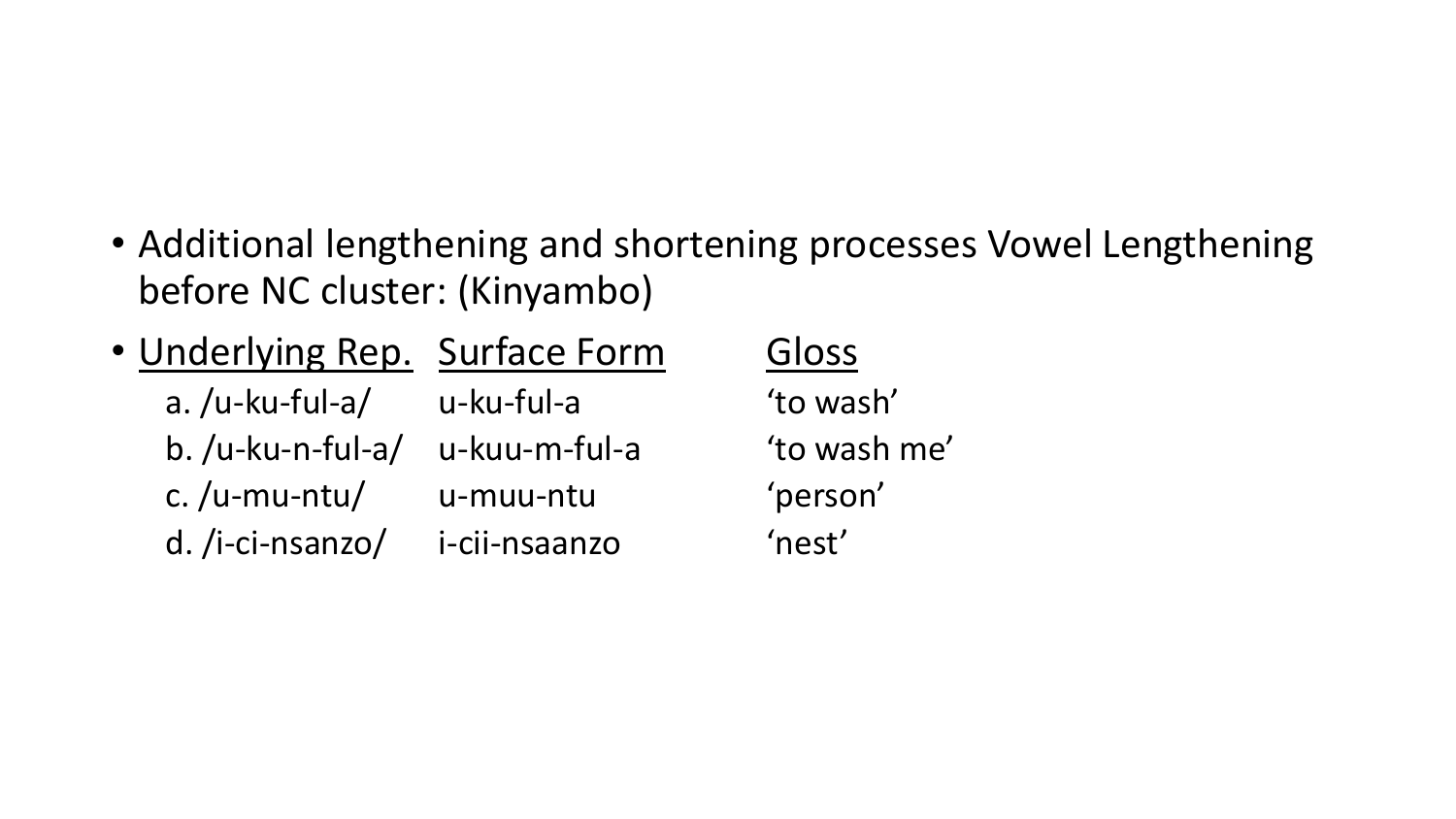• (20) This pre-NC lengthening occurs within morphemes (like roots) as well (Kinyambo)

Underlying Rep. Surface Form Gloss a. /o-ku-nunk-a/ o-ku-nuunk-a 'to smell' b. /o-ru-hango/ o-ru-haango 'valley' c. /o-bu-hángo/ o-bu-háango 'bigness' d. /o-ku-tanbuk-a/ o-ku-taambuk-a 'to walk' e. /o-ku-honder-a/ o-ku-hoonder-a 'to follow'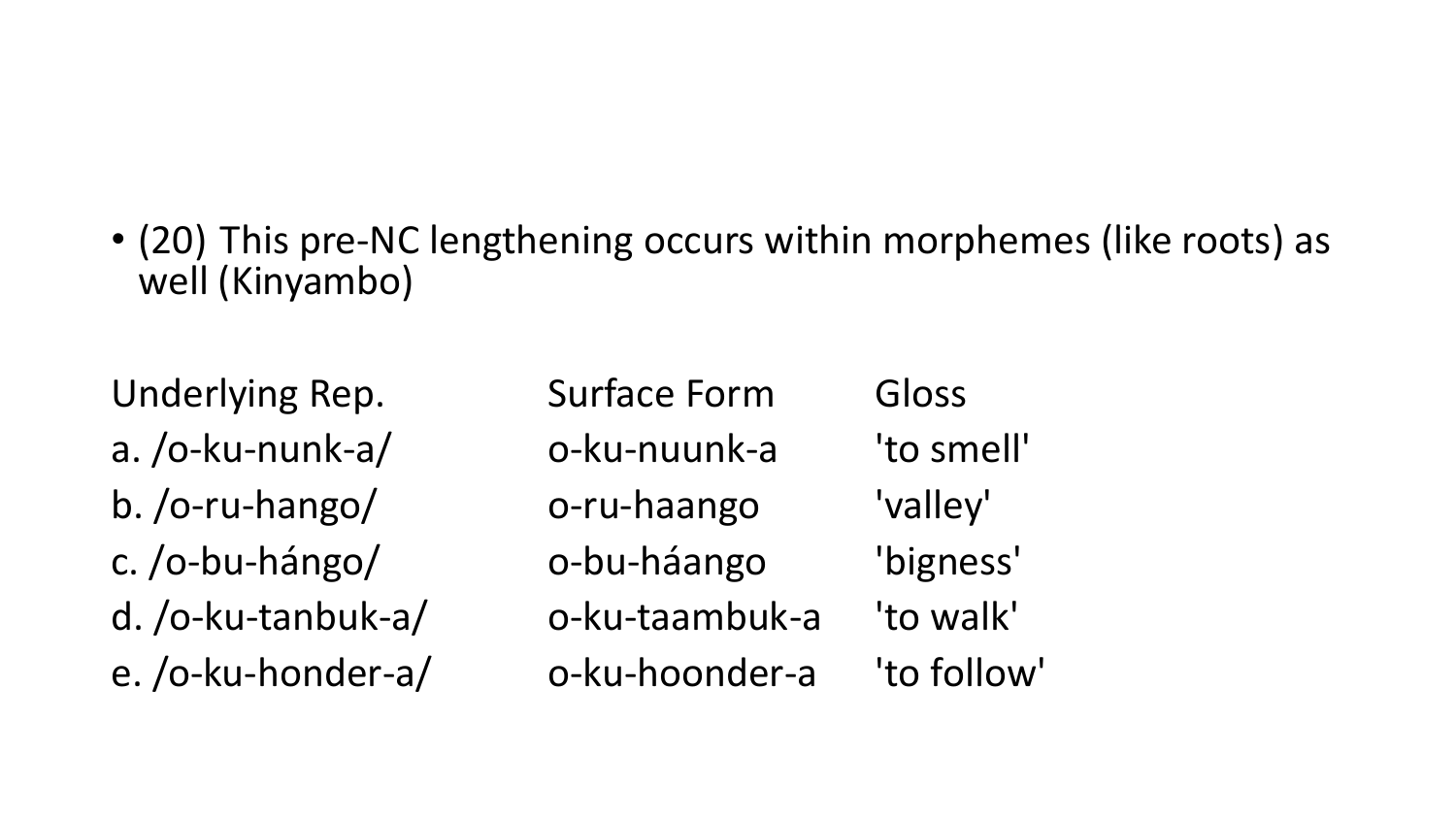• There can also be rules which shorten vowels, e.g. in word-final position in Cilungu

| /u-ku-zu-a/ | Input                                 |
|-------------|---------------------------------------|
| u-ku-zw-aa  | <b>Gliding &amp; Comp Lengthening</b> |
| u-ku-zw-a   | Word-final Shortening 'to bleed/leak' |

Rule:  $V \rightarrow$  [-long]  $/ \_\_\_\_\$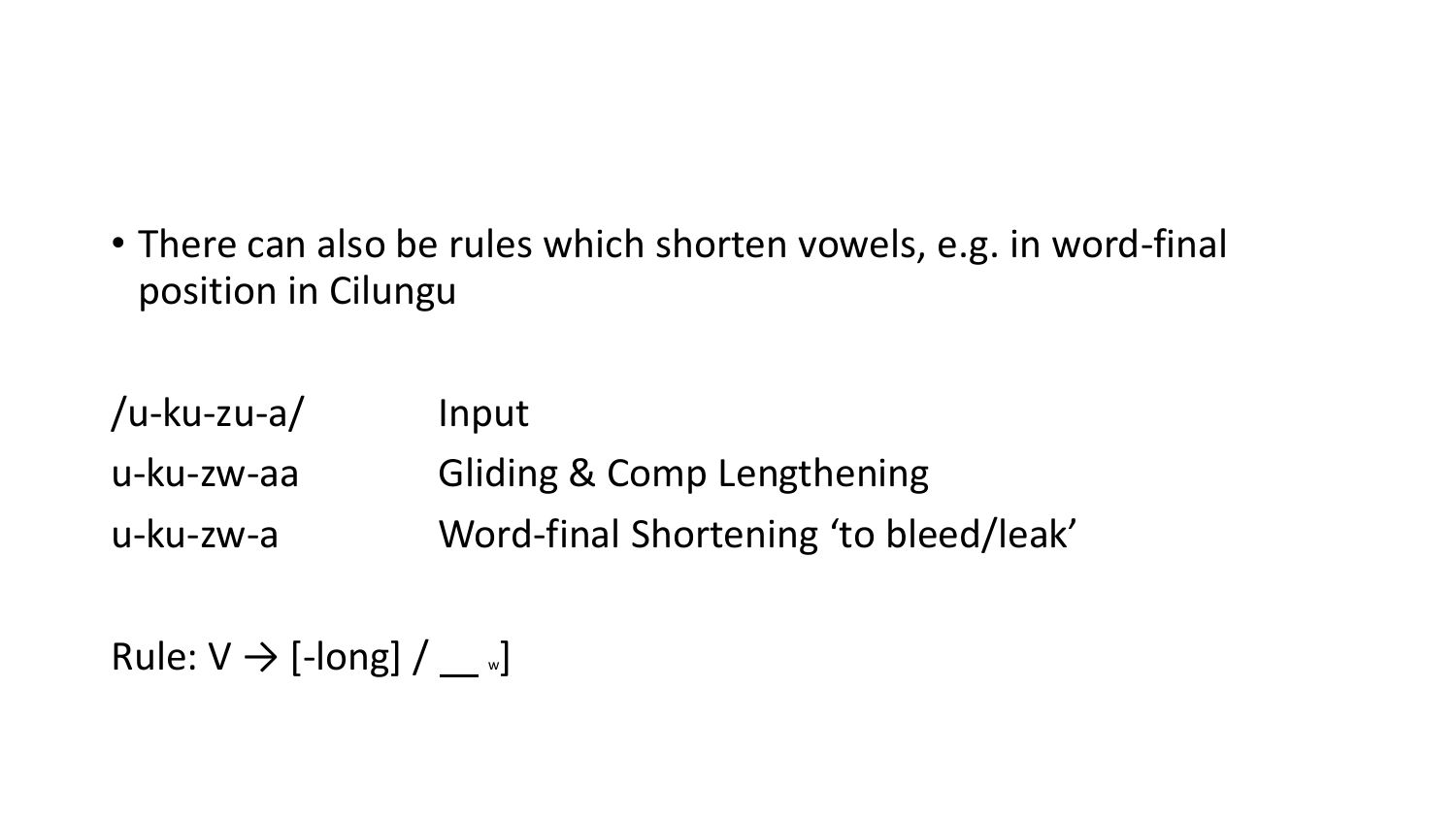- Shortening when a syllable obtains more than two morae (i.e. becomes superlong)--Cilungu
	- /ya-a-el-a/ UR
	- ye e el-a Deletion & Comp Lengthening
	- yeela Shortening
- The determination as to which of the 3 vowels delete is complex and not formalized here.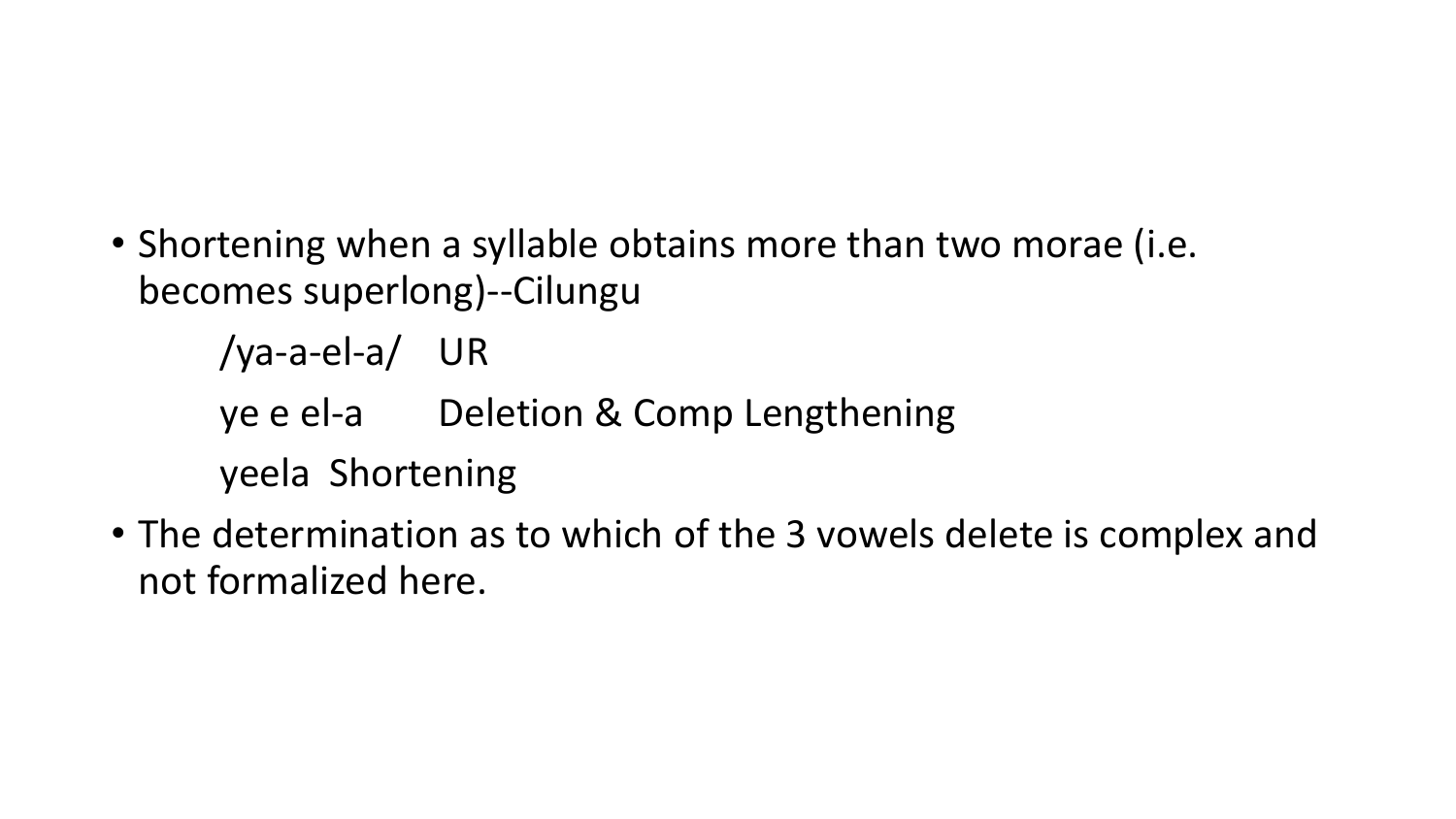- (24) Vowel Insertion: In some languages words must have a minimum of two syllables. So, e.g. when you want to form the imperative of a monosyllabic verb, then a vowel is prefixed to it. Chichewa
- a. ku-vin-a 'to dance' vin-a 'dance!'
- b. ku-ph-a 'to kill' i-ph-a 'kill'
- c. ku-dy-a 'to eat' i-dy-a 'eat'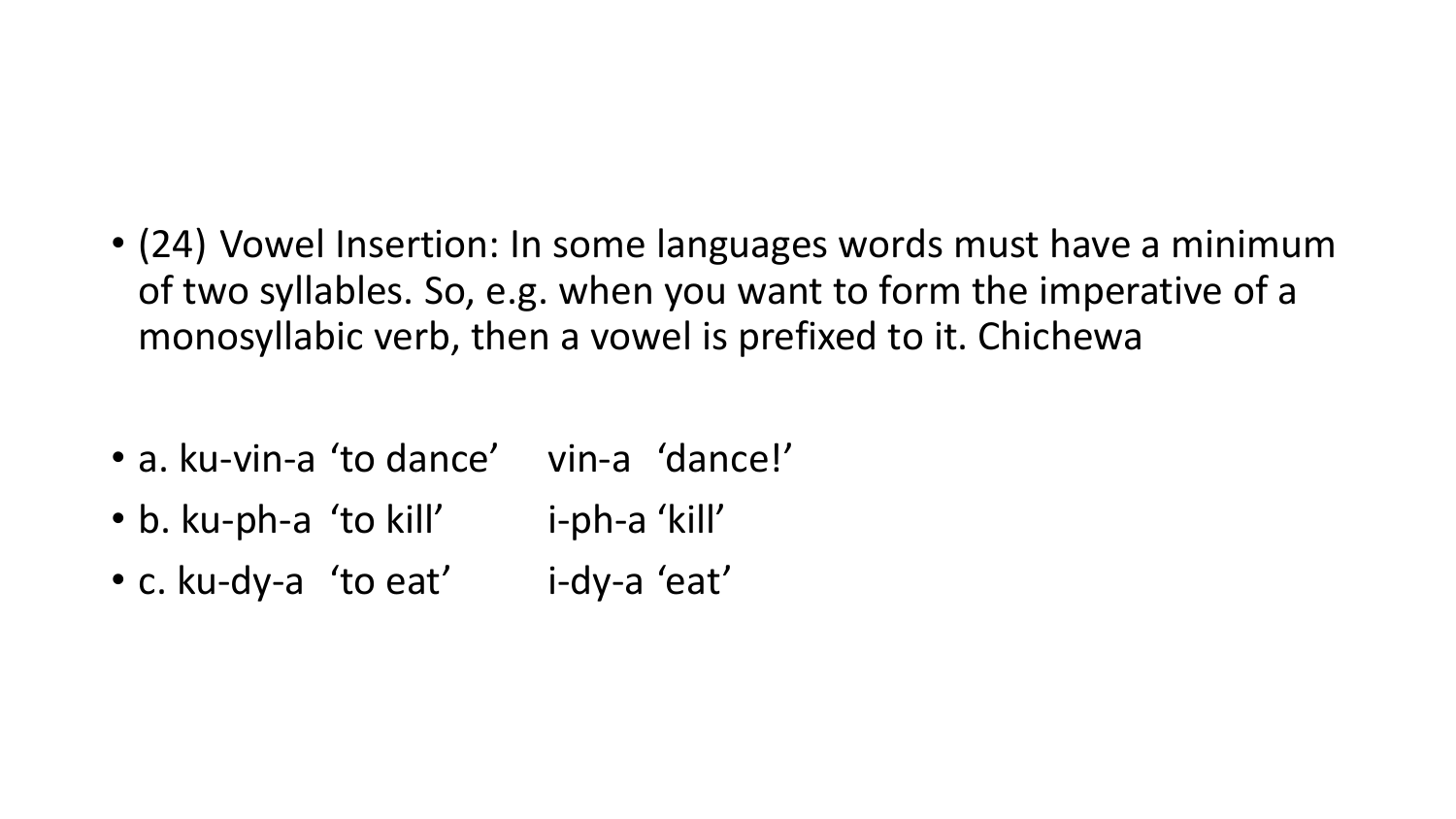• (25) Vowel Insertion in Cilungu: Optional /i/-insertion before wordinitial NC

/n-ku-ziik -a/ UR 1s-PP-bury-FV 'I am burying' in-ku-ziik-a Phonetic realization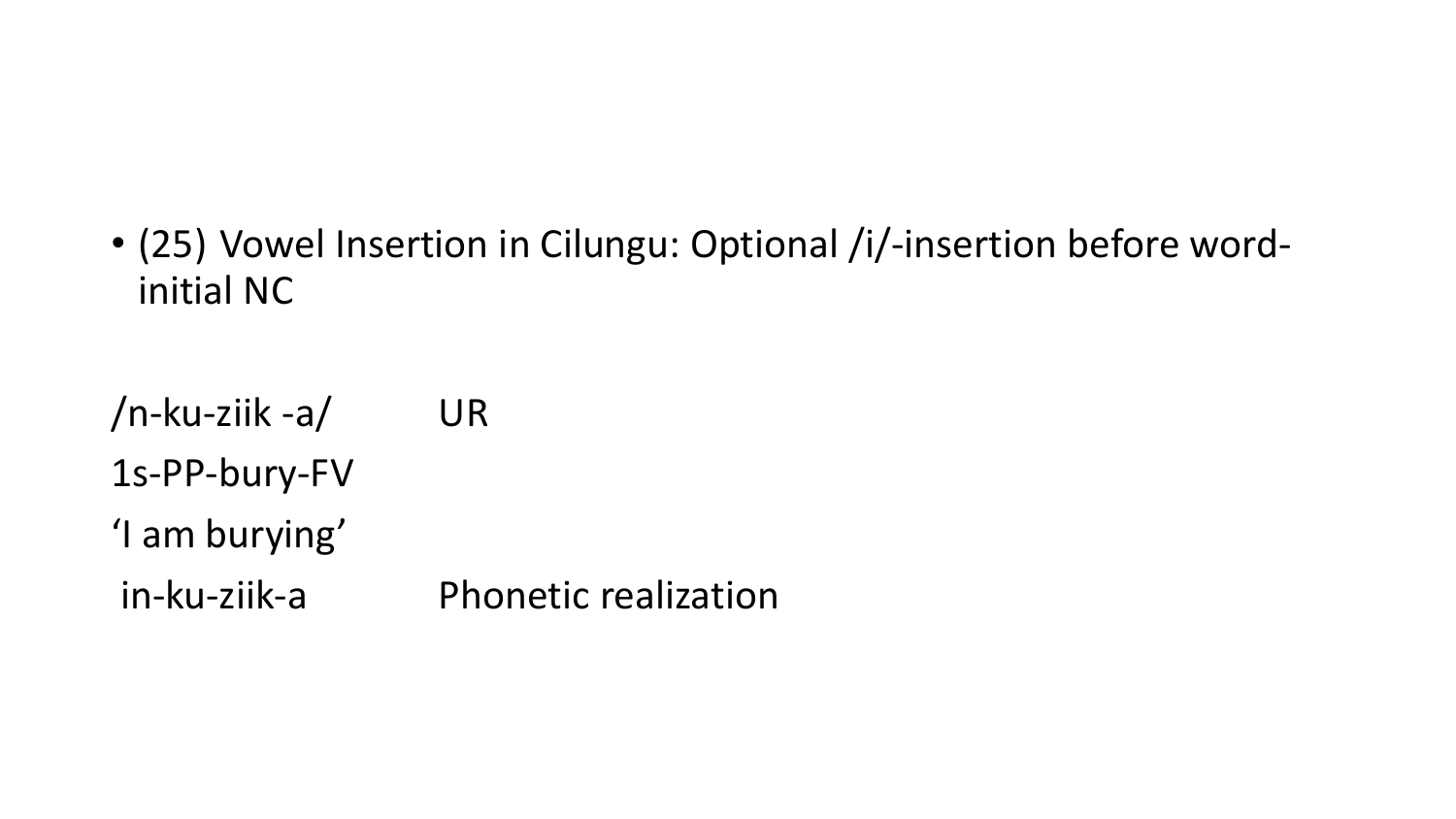#### (26) Mid Vowel Harmony: Lamba

|                | Infinitive               | <b>Stative</b>              | Applicative                 | Gloss                                   |
|----------------|--------------------------|-----------------------------|-----------------------------|-----------------------------------------|
|                | a. ku-čit-a              | ku-čit-ik-a                 | ku-čit-il-a                 | 'to do'                                 |
|                | b. ku-fiimb-a            | ku-fiimb-ik-a               | ku-fiimb-il-a               | 'to thatch'                             |
| $d_{-}$        | c. ku-tul-a<br>ku-fut-a  | ku-tul-ik-a<br>ku-fut-ik-a  | ku-tuk-il-a<br>ku-fut-il-a  | 'to dig'<br>'to pay'                    |
| f.             | e. ku-pat-a<br>ku-paap-a | ku-pat-ik-a<br>ku-paap-ik-a | ku-pat-il-a<br>ku-paap-il-a | 'to scold'<br><i>to carry</i><br>child' |
| g <sub>1</sub> | ku-čet-a                 | ku-čet-ek-a                 | ku-čet-el-a                 | 'to spy'                                |
|                | h. ku-sek-a              | ku-sek-ek-a                 | ku-sek-el-a                 | 'to laugh'                              |
|                | ku-sonk-a<br>ku-kos-a    | ku-sonk-ek-a<br>ku-kos-ek-a | ku-sonk-el-a<br>ku-kos-el-a | 'to pay tax'<br>to be<br>strong'        |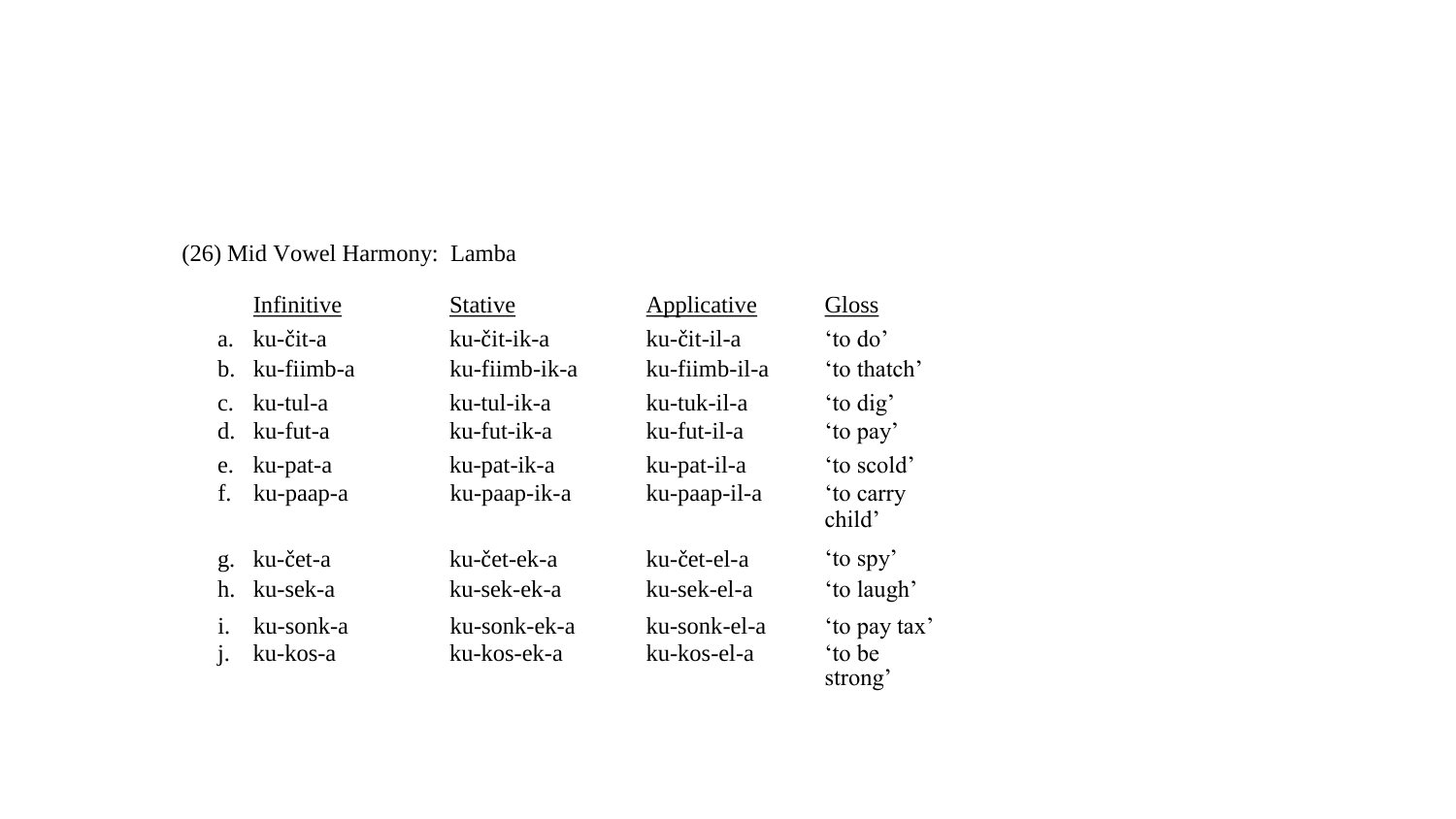• Rule:  $i \rightarrow e$  after a Mid Vowel (i.e. /i/ assimilates to height of preceding V)

 $i \rightarrow e$  / {e,o} CO or [+syll]  $\rightarrow$  [-hi] / [+syll,-hi,-lo] CO

- In Lamba, the /i/ in the Perfective TAM suffix /-ile/ also undergoes harmony: tw-aa-li-futile 'we payed'; tw-aa-li-leemb-ele 'we wrote'
- In Cilungu, it does not: tw-áá-kóm-ìlé 'we have just cut' (\*twaakomele)
- Thus, for some phonological rules, it becomes necessary to annotate which specific morphemes it applies to, or which specific morphemes are exceptions. (Cf. English *impossible* vs. *in-put*)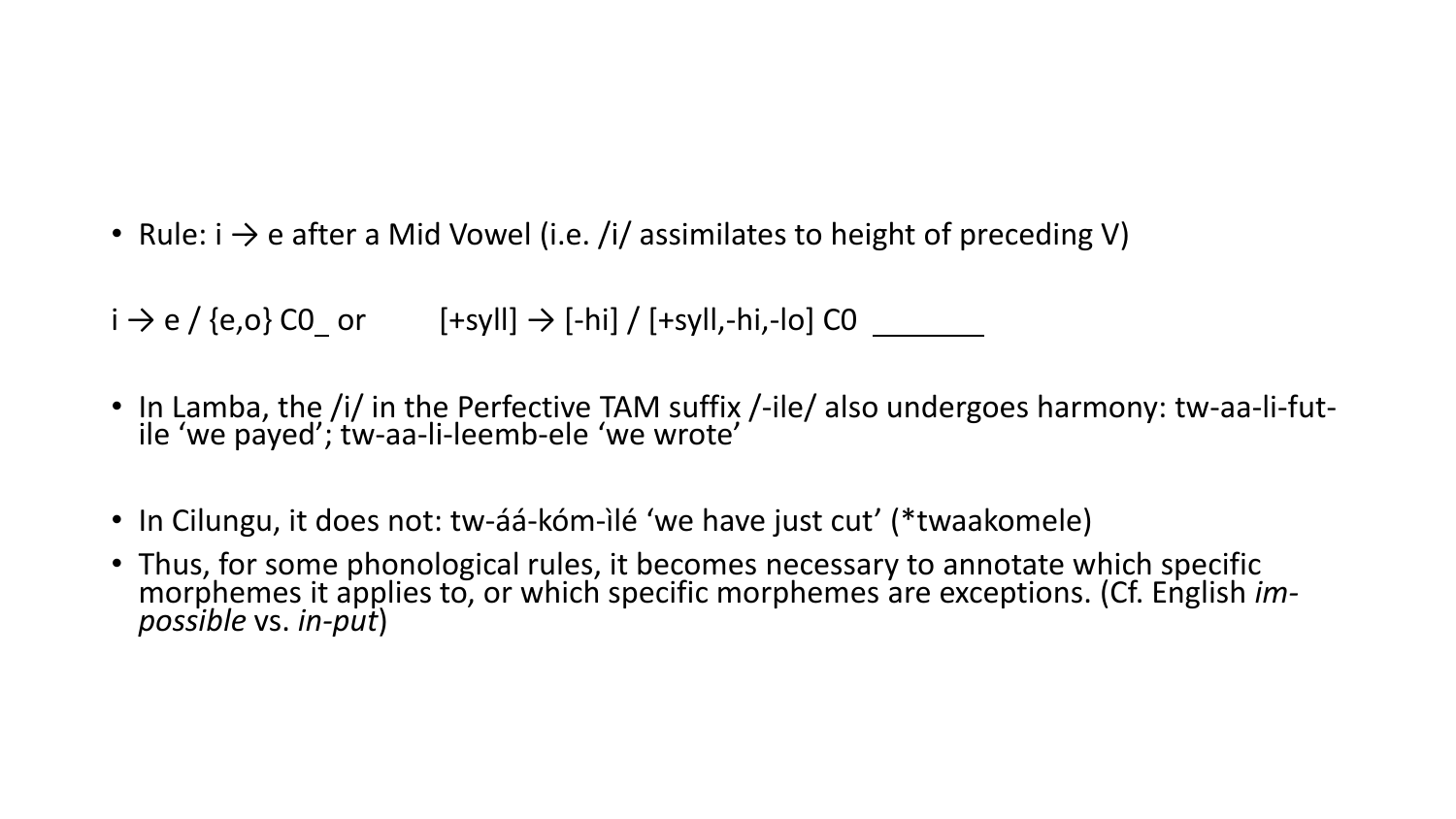### • Cilungu Transitive Reversive /-ul-/, /-ulul-/

•

•

a. ú-kú-zíík-à 'to bury' ú-kú-zíík-úl-à 'to unbury' b. ú-kú-fúúng-à 'to lock' ú-kú-fúúng-úl-à 'to unlock' c. ú-kú-fyéént-à 'to tighten' ú-kú-fyéént-úlúl-à 'to loosen' d. ú-kú-<sup>!</sup>pó<sup>!</sup>ómb-à 'to tangle' ú-kúú-kú-<sup>!</sup>pó<sup>!</sup>ómb-ólól-à 'to untangle e. ú-kú-pòt-à 'to twist' ú-kú-<sup>!</sup>pó<sup>!</sup>t-ólól-à 'to untwist'

 $u \rightarrow o / o C_0$  (though in some other Bantu Igs:  $u \rightarrow o / (e,o) C_0$ )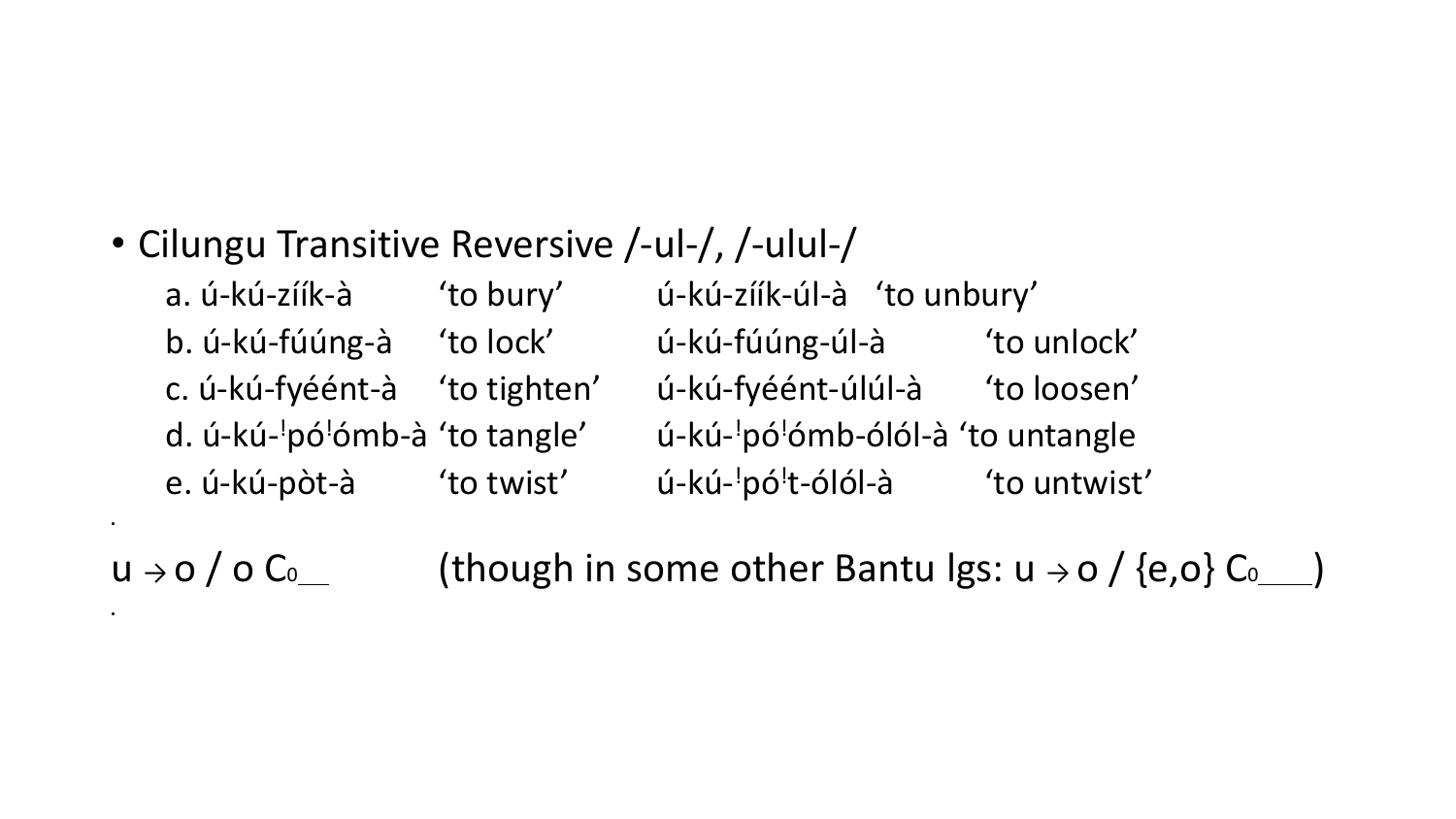# III. Phonology of Consonants

• Tense/Lax Vowel Harmony: In Ekegusii, laxness in root vowel spreads leftward iteratively

| a. o-ko-mig-a  | 'to squeeze' |
|----------------|--------------|
| b. o-ko-bun-a  | 'to break'   |
| c. o-ko-kor-a  | 'to do'      |
| d. o-ko-bet-a  | 'to pierce'  |
| e. o-ko-mor-a  | 'to sprout'  |
| f. o-ko-reet-a | 'to bring'   |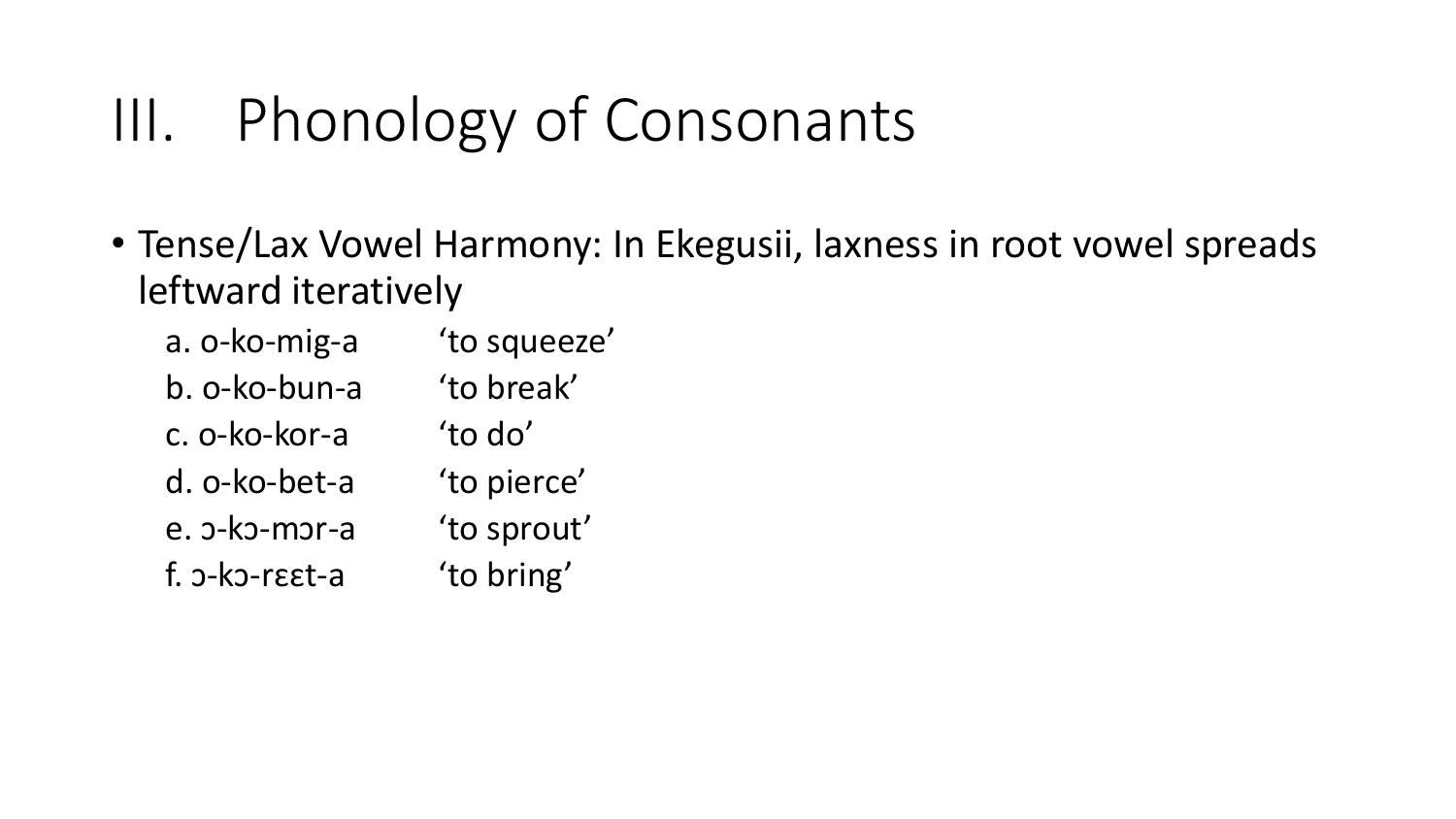Homorganic Nasal Assimilation Class 9 nouns in Kinyambo

•

- ee-m-bwa 'dog'
- ee-ɱ-fuka 'hoe'
- ee-n-te 'cow'
- ee-ñ-jobe 'antelope'
- ee-ŋ-go 'leopard'
- This pattern consistent morpheme-internally as well. E.g. \*mk, \*ñk, \*nb, etc.
- For those interested in its shape before V's: (as a clue to what UR should be)
- a. ee-ñ-iimba 'marimba'
- b. ee-ñ-ama 'meat'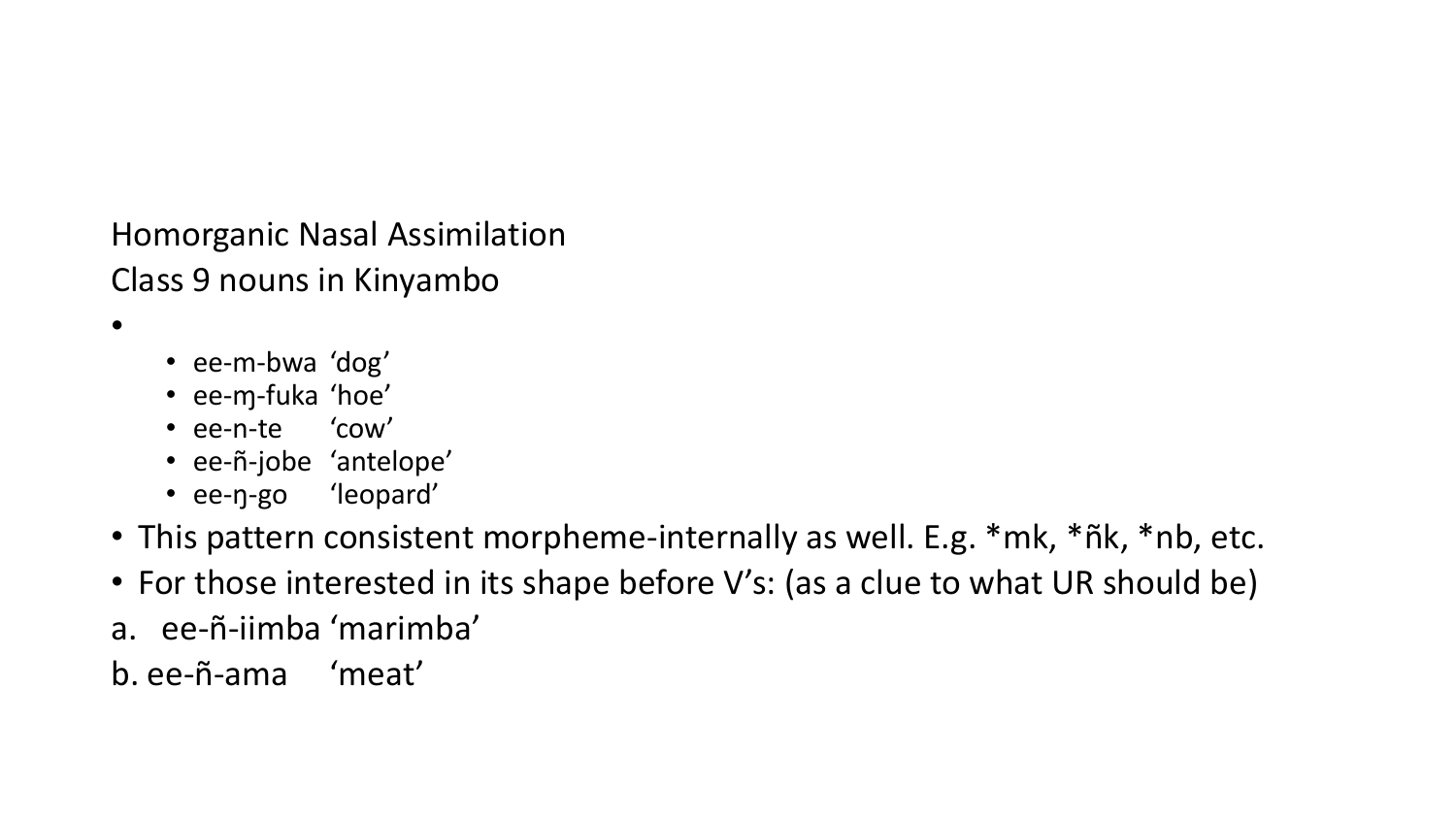Changes in liquids (r's and l's)

•

- Luganda I  $\rightarrow$  r/ Front-Vowel mukira 'tail' /mukila/, erina 'name' /elina/
- Rutooro r → I/ Back-Vowel Front-Vowel ku-har-a 'to scratch'; ba-hal-e 'that they scratch'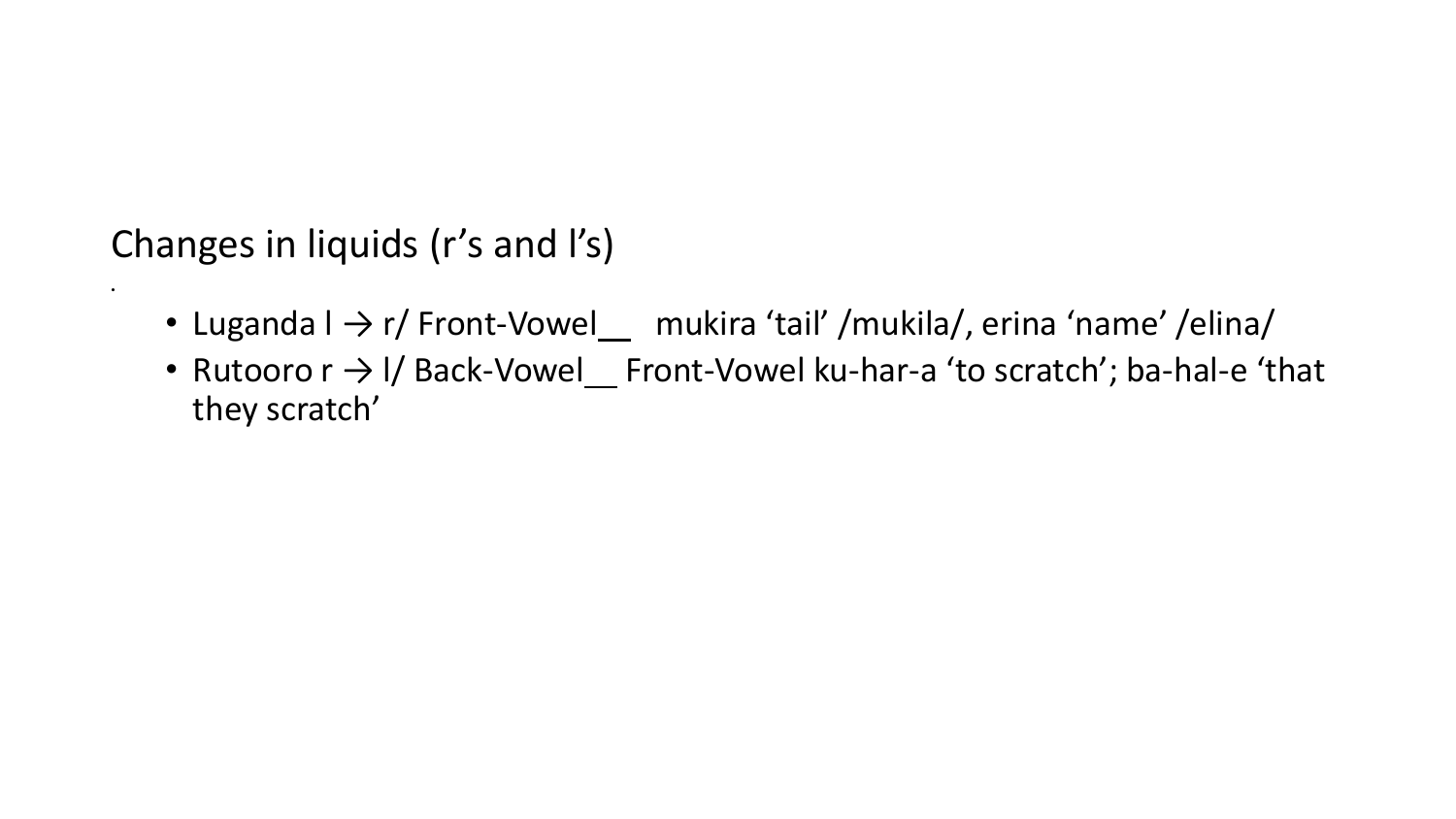• Sonority Hierarchy: Strongest Sounds to Weakest:

stop > affricate > fricative > nasal > lateral > rhotics > approximant > vowel

• (within each category: geminate stronger than singleton, voiceless stronger than voiced)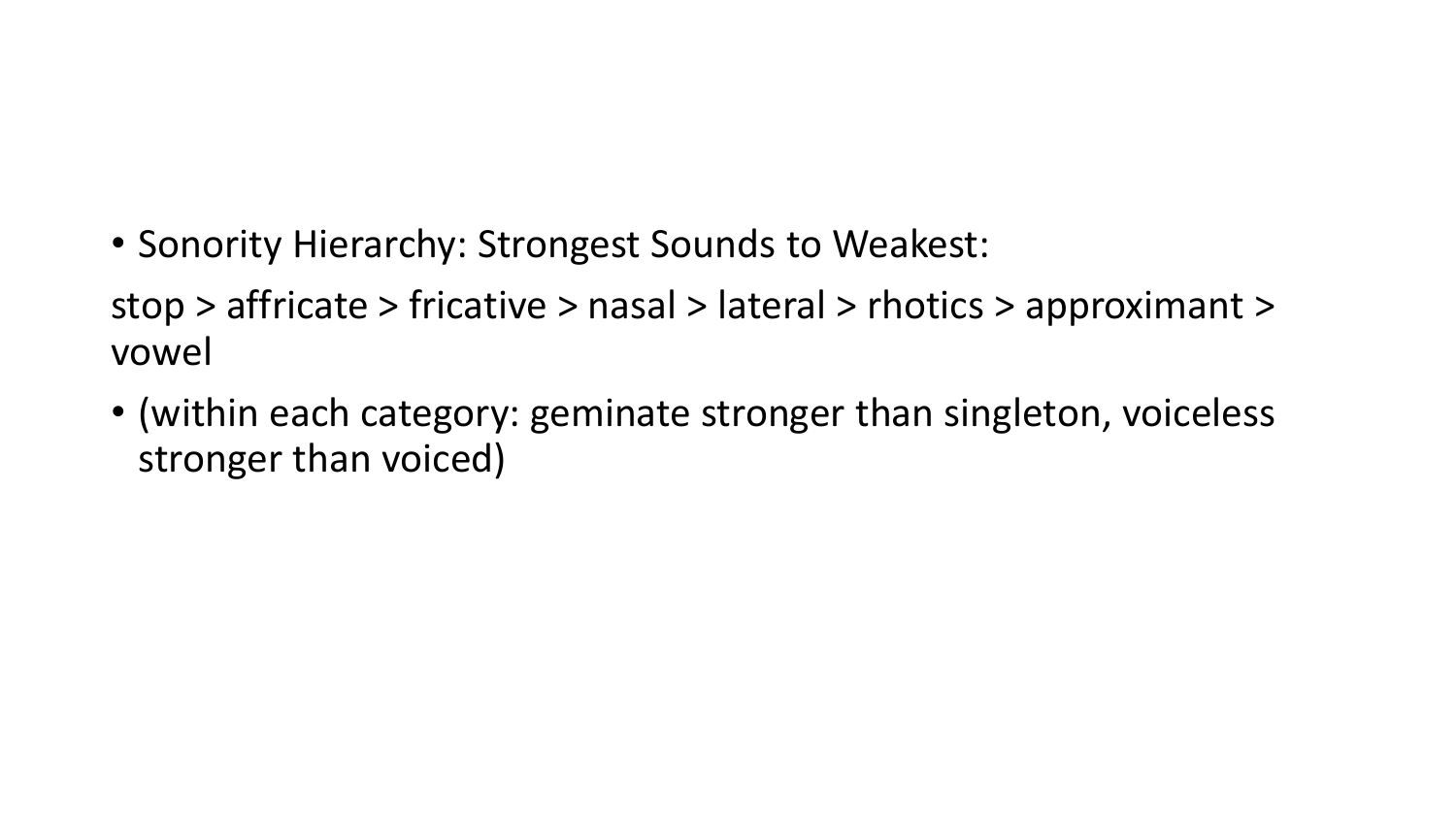Processes of lenition (making a consonant weaker)

• Palatalization (a consonant becomes a palatal or aveo-palatal affricate or fricative due to the presence of an adjacent front vowel).

### Lamba

a. u-ku-kak-a 'tie' u-ku-kač-il-a 'tie for' tw-aa-li-kač-ile 'we tied' b. u-ku-las-a 'pierce'u-ku-laš-il-a 'pierce for' tw-aa-li-laš-ile 'we pierced'

$$
k \rightarrow \check{c} / \underline{\hspace{1cm}} i
$$
\n
$$
s \rightarrow \check{s} / \underline{\hspace{1cm}} i
$$
\n(There are no phonetic [ki] or [si] sequences)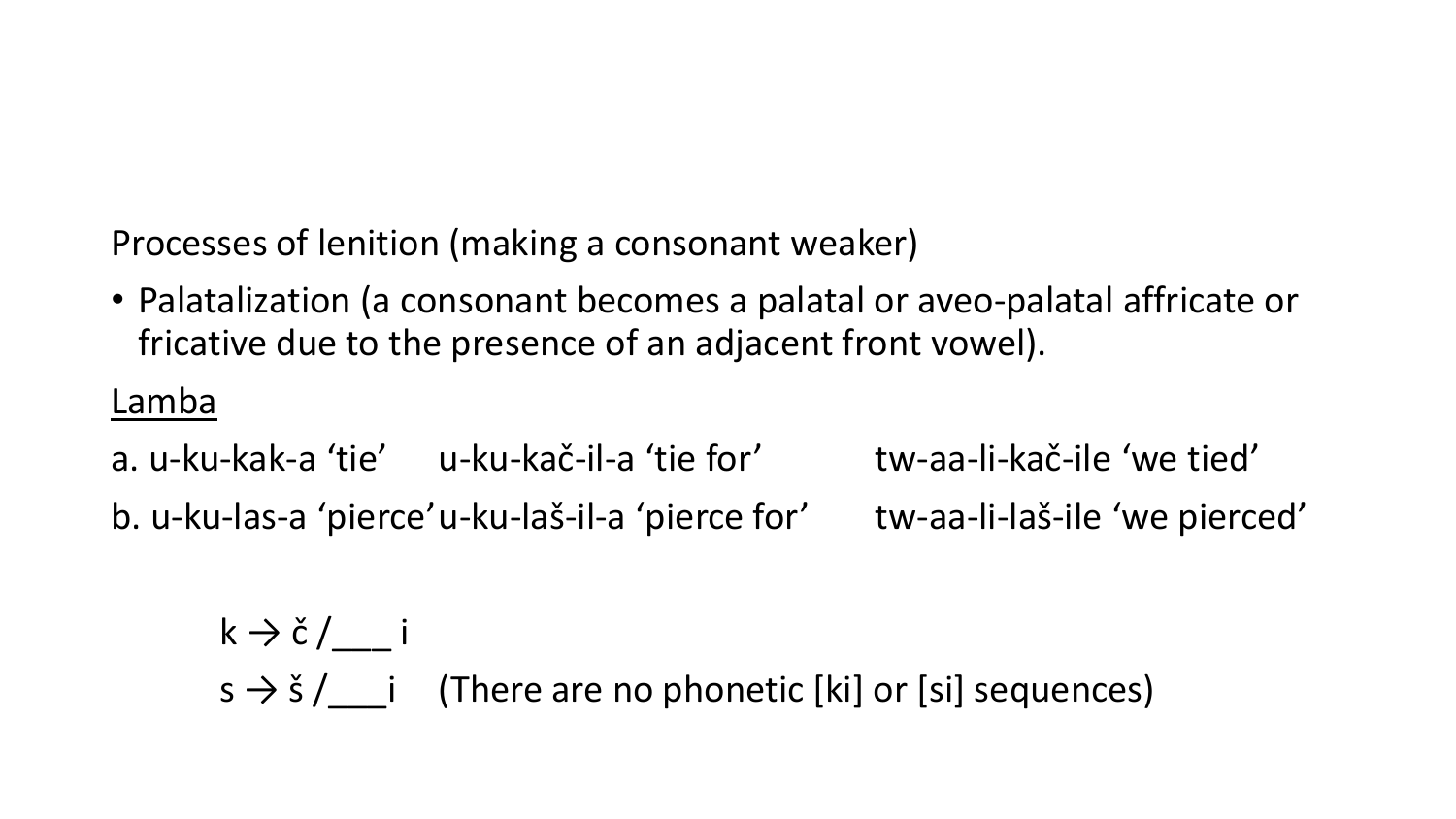### **Kinyambo:** Class 7 /ki-/

- a. /e-ki-ara/  $\rightarrow$  e-č-aara 'finger'
- b. /e-ki-oya/  $\rightarrow$  e-č-ooya 'feather'
- Possible analysis: /e-ki-ara/  $\rightarrow$  e-či-ara  $\rightarrow$  e-č-aara (there could be another analysis)
- Sometimes a post-nasal consonant becomes voiced. Yao a. ku-tum-a 'to order ku-n-dum-a 'to order me' b. ku-pelek-a 'to send' ku-m-belek-a 'to send me'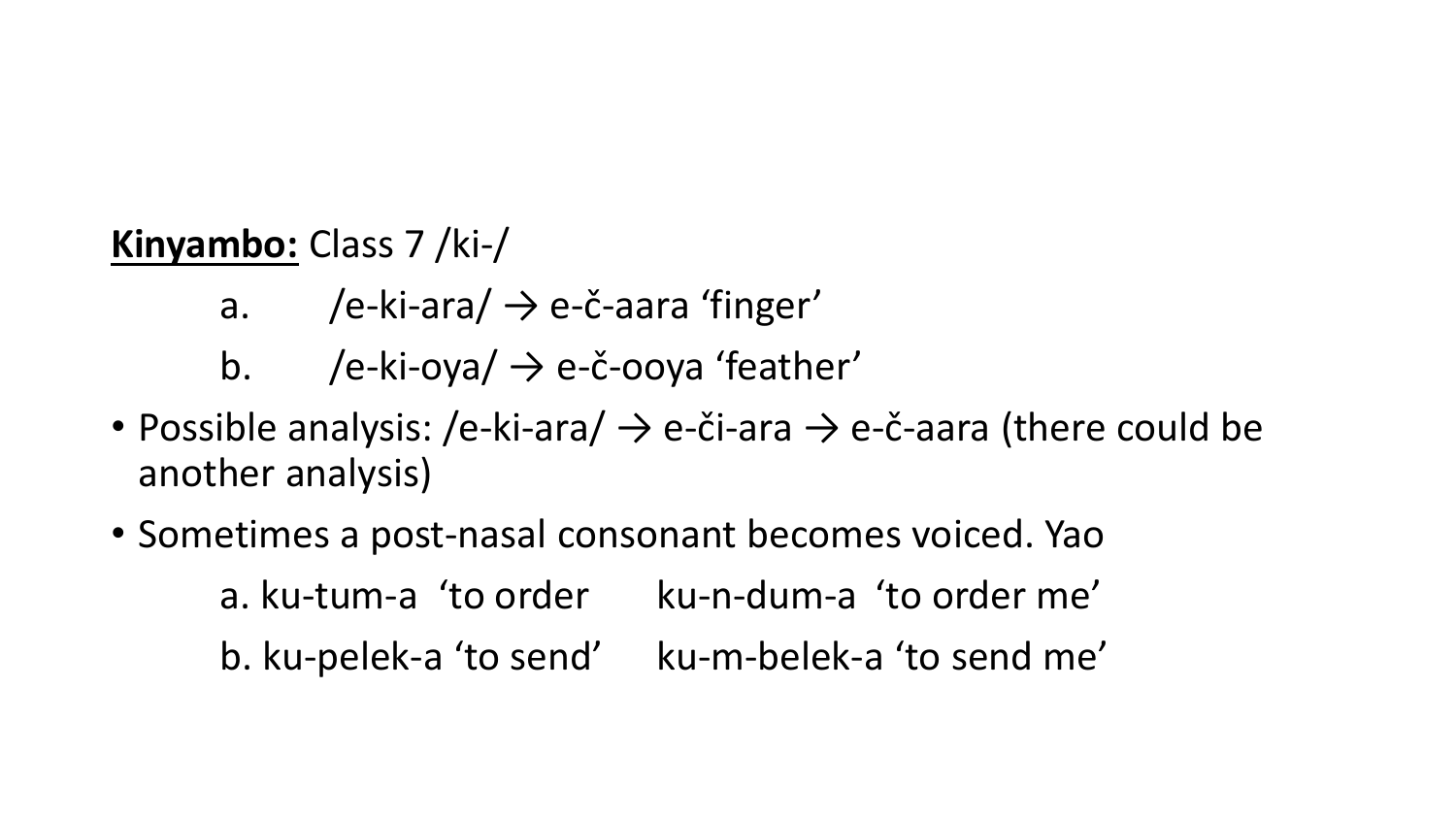- (39) 'Consonant Mutation' Cilungu
- Consonants change their shape before 3 suffixes: Past /-ile/, Short Causative /-i/, Nominalizer /-i/

| a. u-ku-pik-a            | 'shoot'  | tw-aa-pis-ile 'we shot'   |                                                  |
|--------------------------|----------|---------------------------|--------------------------------------------------|
| b. u-ku-kal-a            | 'buy'    | tw-aa-kaz-ile 'we bought' |                                                  |
| c. u-ku-omb-a            | 'be wet' |                           | u-ku-omv-y-a 'make wet' (/u-ku-omb-i-a/)         |
| d. u-ku-laand-a<br>$a$ ) | 'talk'   |                           | u-ku-laanz-y-a 'make talk, court' (/u-ku-land-i- |
| e. u-ku-omb-a            | 'work'   | u-mu-omv-i                | 'worker'                                         |
| f. u-ku-luung-a          | 'hunt'   | u-mu-luunz-i 'hunter'     |                                                  |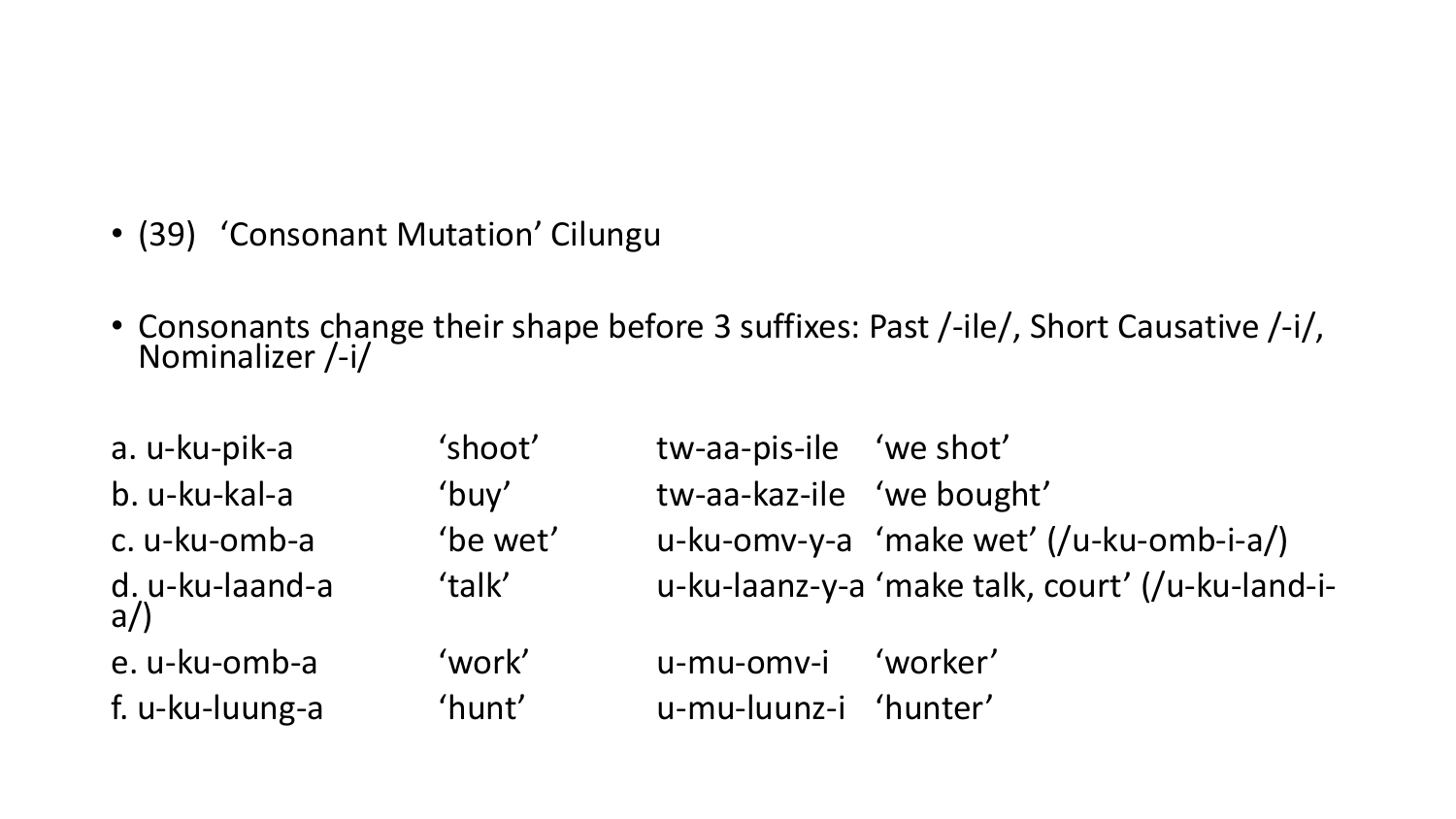- $b \rightarrow v p \rightarrow f$  $\check{c}$ ,k,t $\rightarrow$  s  $d,g, l \to z n \to \tilde{n}$
- But: Not triggered by /i/ in other suffixes: u-ku-pik-il-a 'to shoot for', u-ku-ful-ik-a 'to be washed'.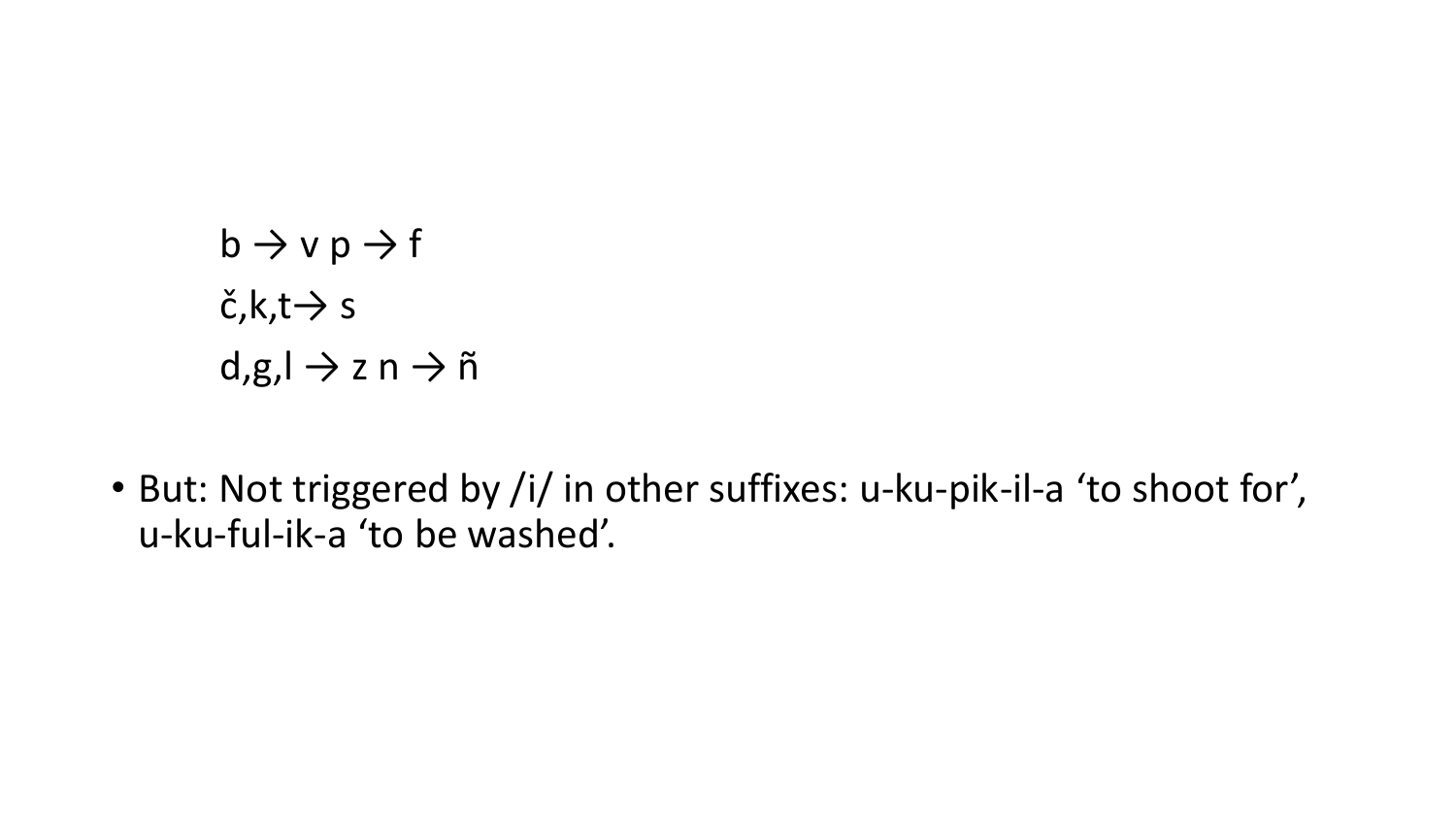- Processes of fortition:
- [l] / [d] alternation in Cilungu a. u-lu-limi 'tongue' (Cl. 11) b. i-n-dimi 'tongues (Cl. 10)

c. u-ku-lem-a'to grab' d. u-ku-n-dem-a 'to grad me'

e. -lem-e 'that you grab' f. n-dem-e 'that I grab'

l → d/ n \_\_\_

•

•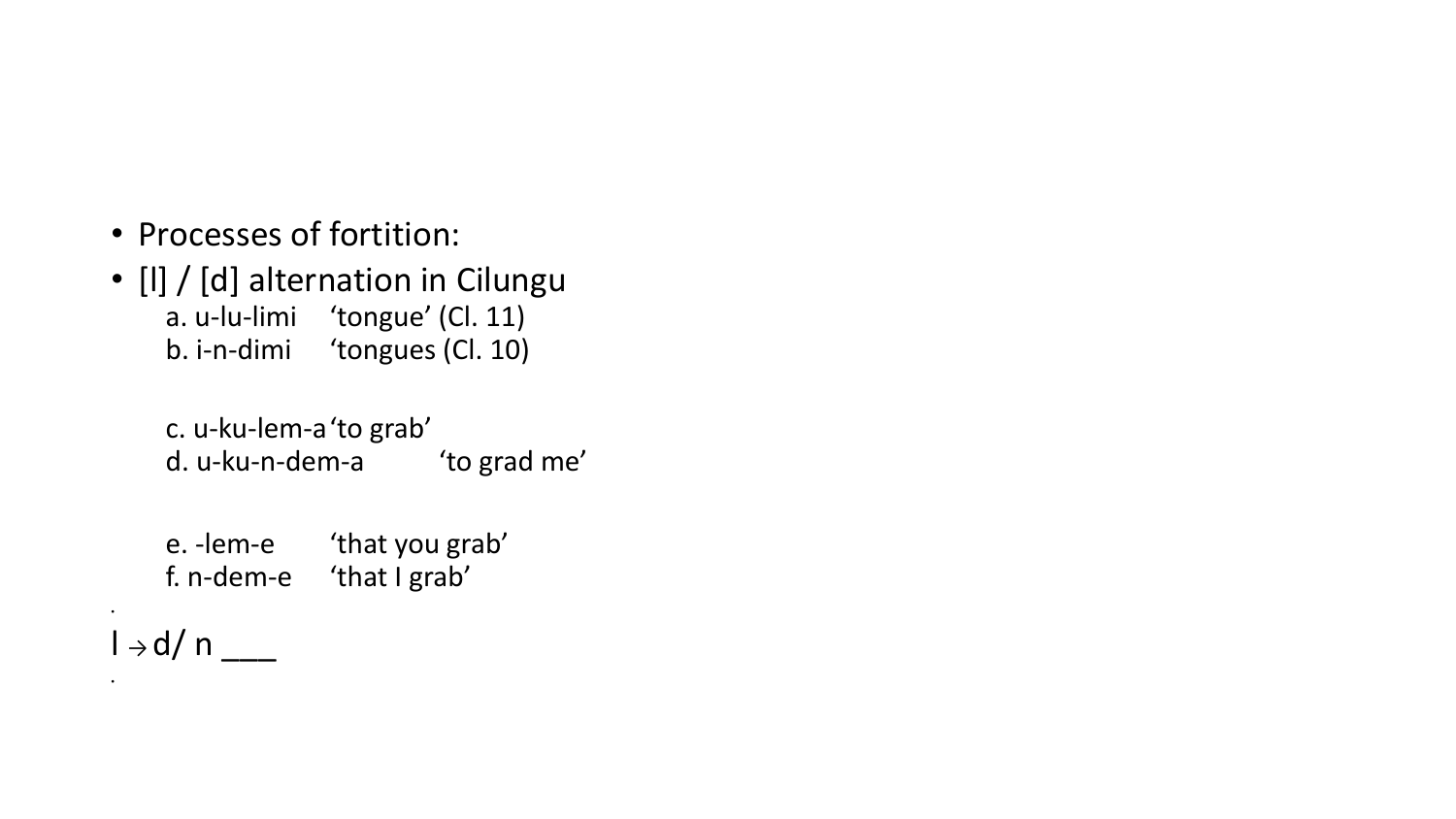- Glides becoming stops or affricates post-nasally in Cilungu
- a. u-ku-way-a 'to give pain'
- b. u-ku-m-bay-a 'to give me pain' /u-ku-n-way-a/
- c. u-ku-yeenz-a 'to be red'

d. n- $j$ eenz-e 'that I be red' /n-yeenz-e/

 $w \rightarrow b$  /[+nas]  $y \rightarrow \check{I}/$  [+nas]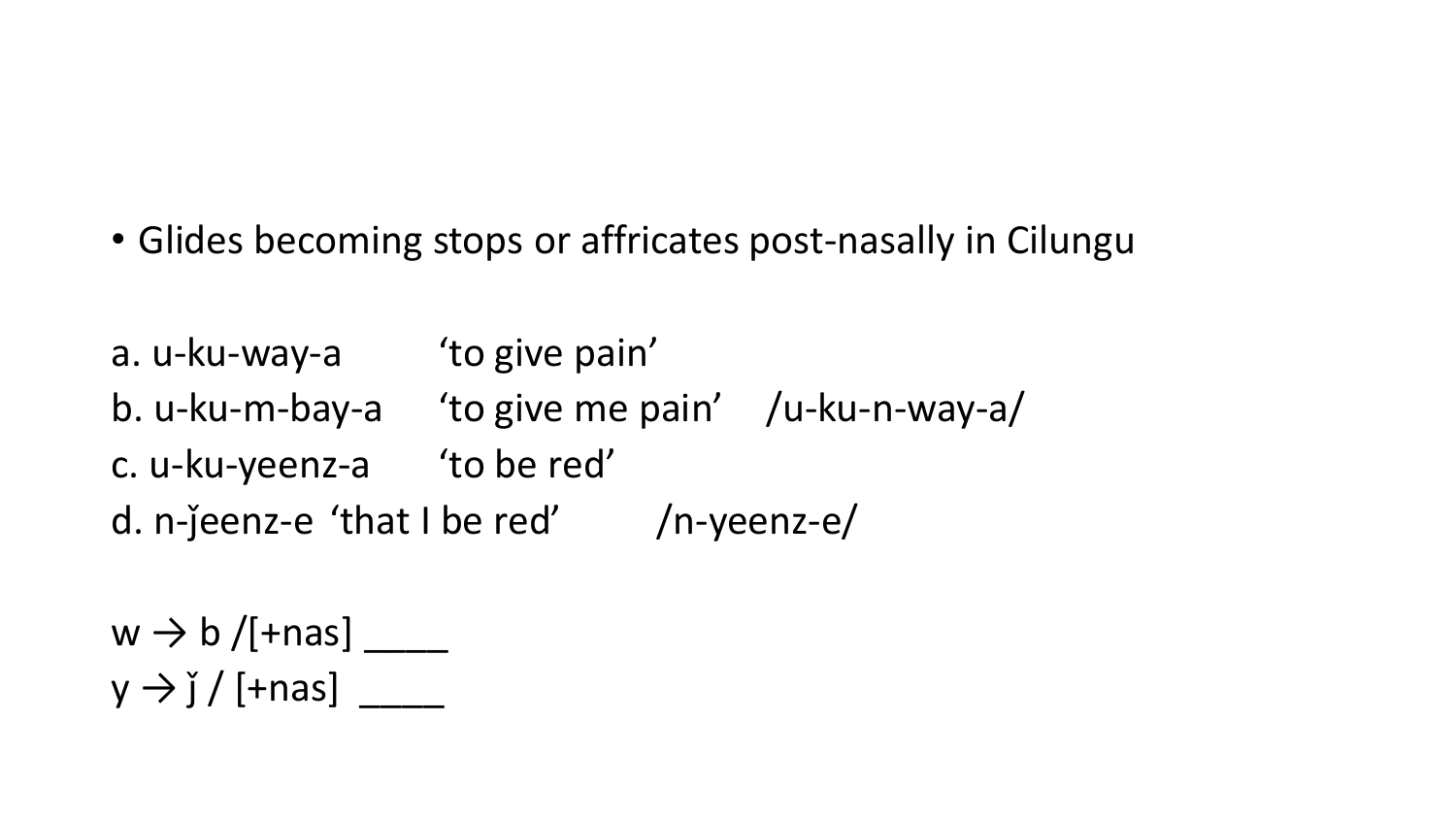• Sometimes a nasal causes fortition in a following consonant. Kikongo

a. ku-pun-a 'to deceive' ku-m-phun-a 'to deceive me' b. ku-tal-a 'to look at' ku-n-thal-a 'to look at me' c. ku-fil-a 'to lead' ku-pfil-a 'to lead me' d. ku-sib-a 'to curse' ku-tsib-a 'to curse me'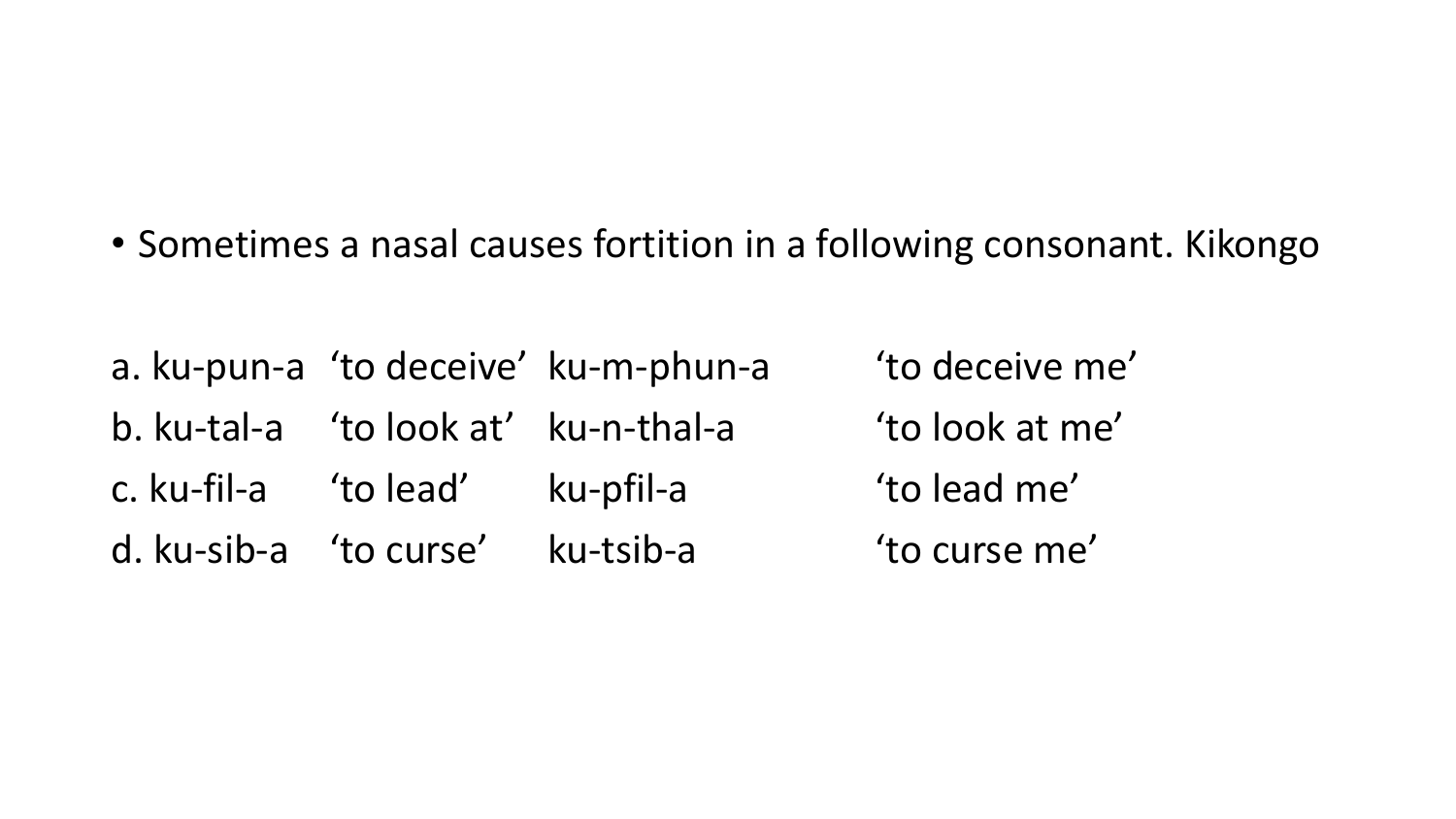• Consonant-insertion in Cilungu

a. u-kuu-n-j-imb-a 'to dig me up' /u-ku-n-imb-a/ b. n- $\check{j}$ -imb-e 'that I dig up' /n-imb-e/ c. u-kuu-n-g-um-a 'to beat me' /u-ku-n-um-a/ d. u-kuu-n-g-am-a 'to call me' /u-ku-n-am-a/

> $\phi \rightarrow$   $\check{I}$  n +Front-V  $\phi \rightarrow g/n +$ Back-V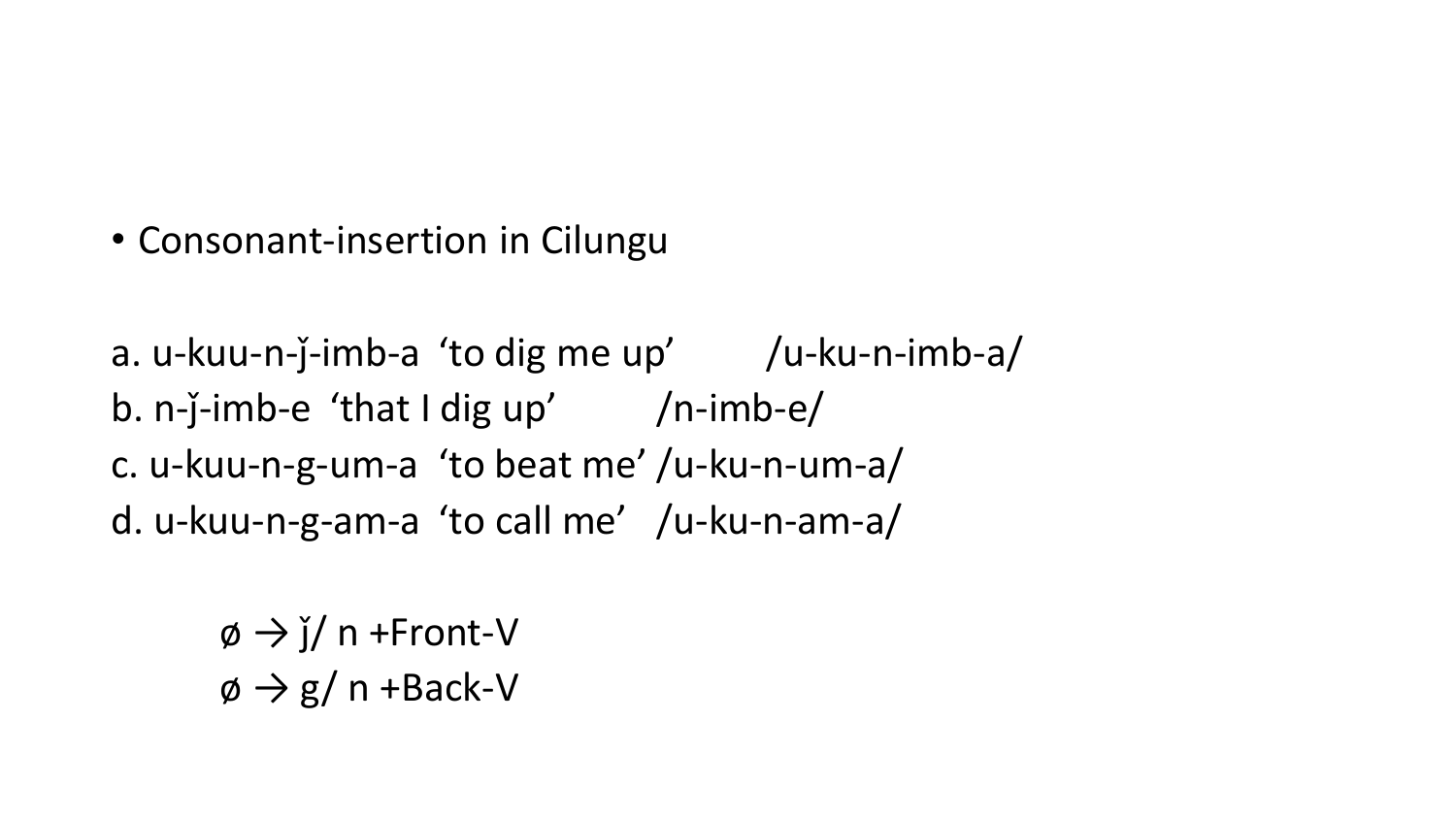Geminate Reduction in Cilungu

a. u-ku-nuunsh-a 'to smell' /u-ku-nunsh-a/ b. u-kuu-nuunsh-a 'to smell me' /u-ku-n-nunsh-a/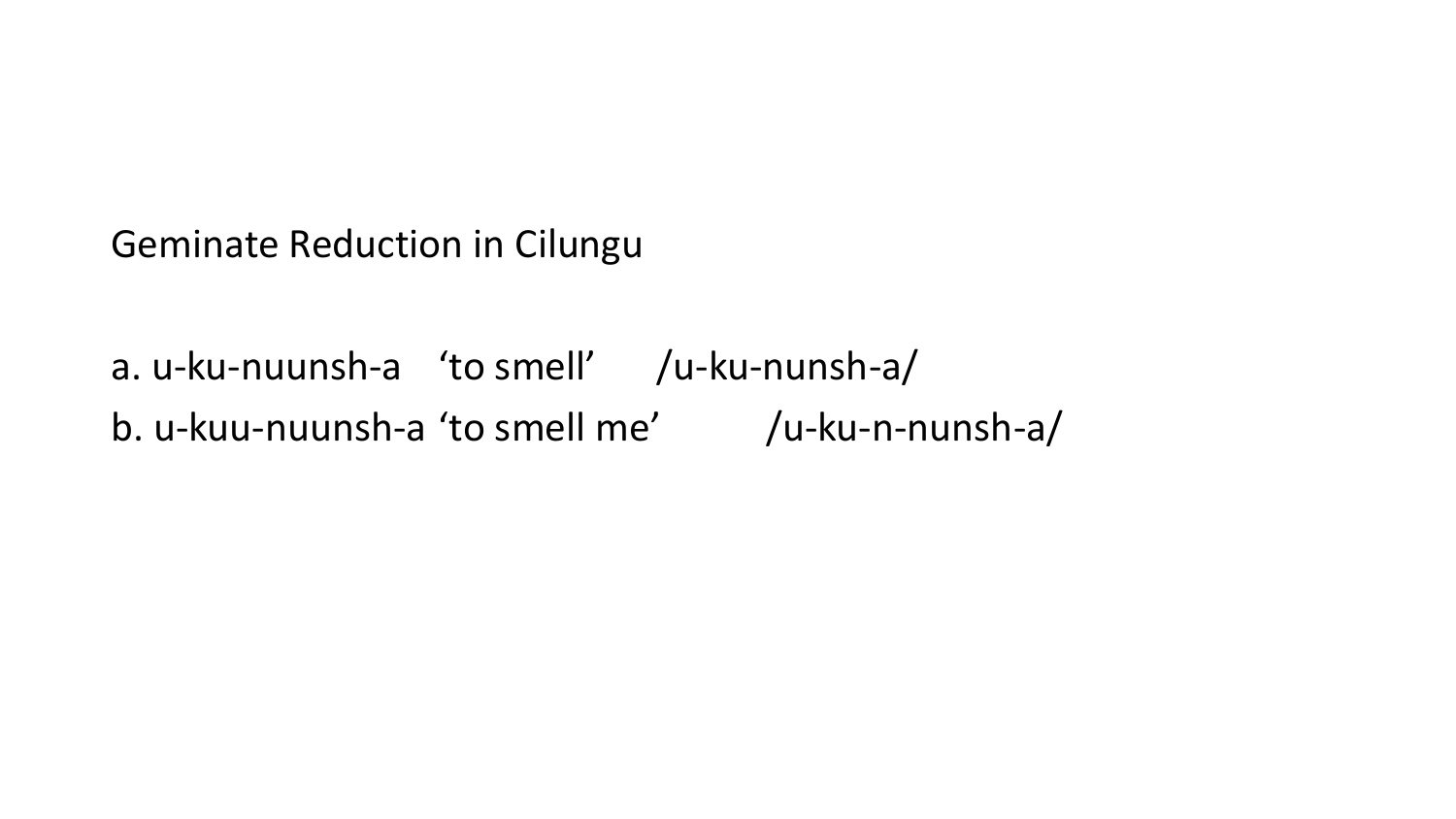### Meinhof's Rule

•  $C \rightarrow \emptyset / N$  V N  $(C)$ 

Nilamba: lu-limi 'tongue'; /n-limi/ <sup>→</sup> nimi

Luganda: o-lu-bambo 'peg'; /e-N-bambo/  $\rightarrow$  e-m-bambo  $\rightarrow$  emmambo 'pegs'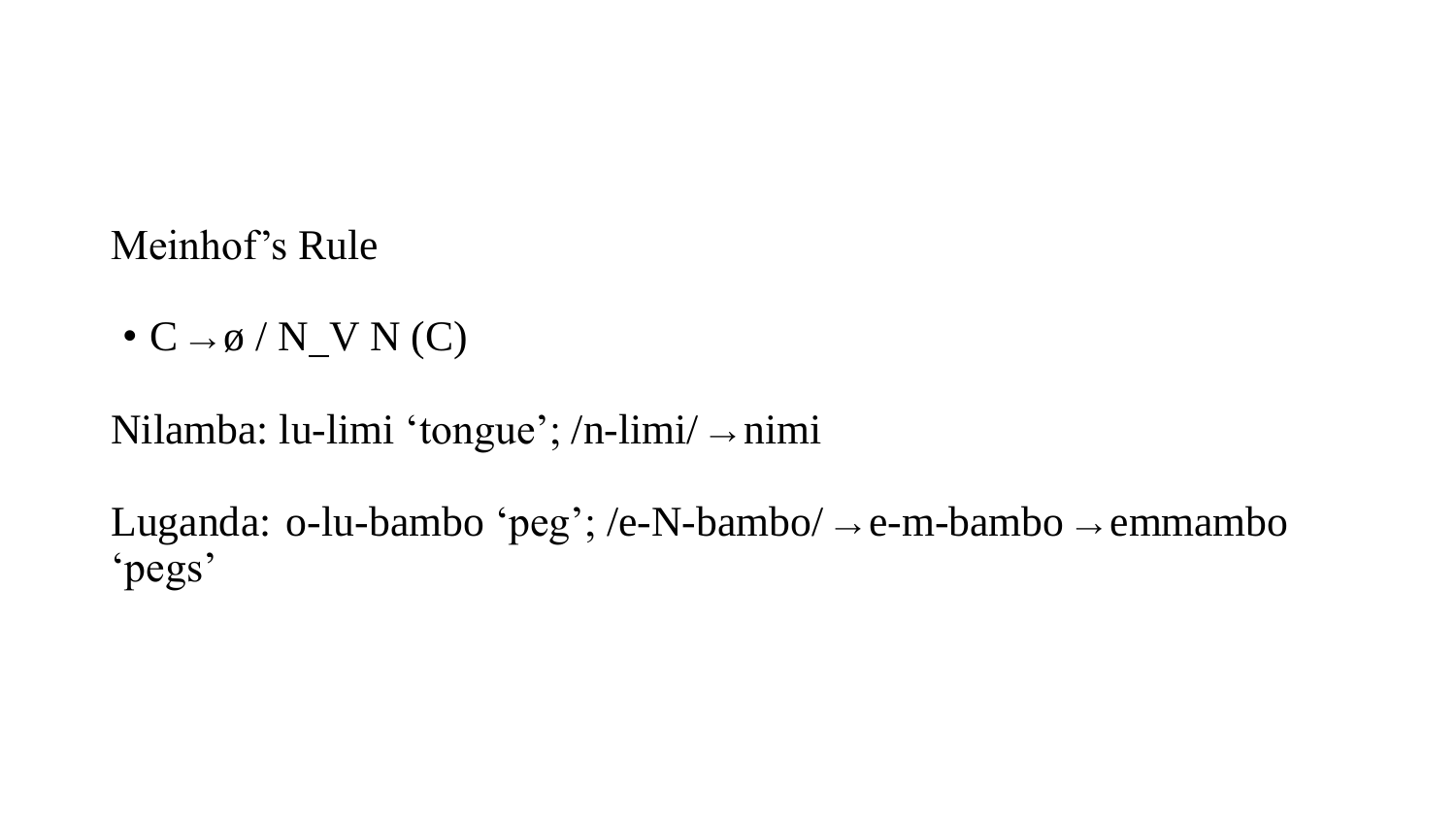Nasal Harmony: Lamba

a. tul-a 'dig' tul-il-a 'dig for' b. pat-a 'scold' pat-il-a 'scold for' c. pum-a 'flog' pum-in-a 'flog for' d. ŋaŋ-a 'snigger' ŋaŋ-in-a 'snigger for'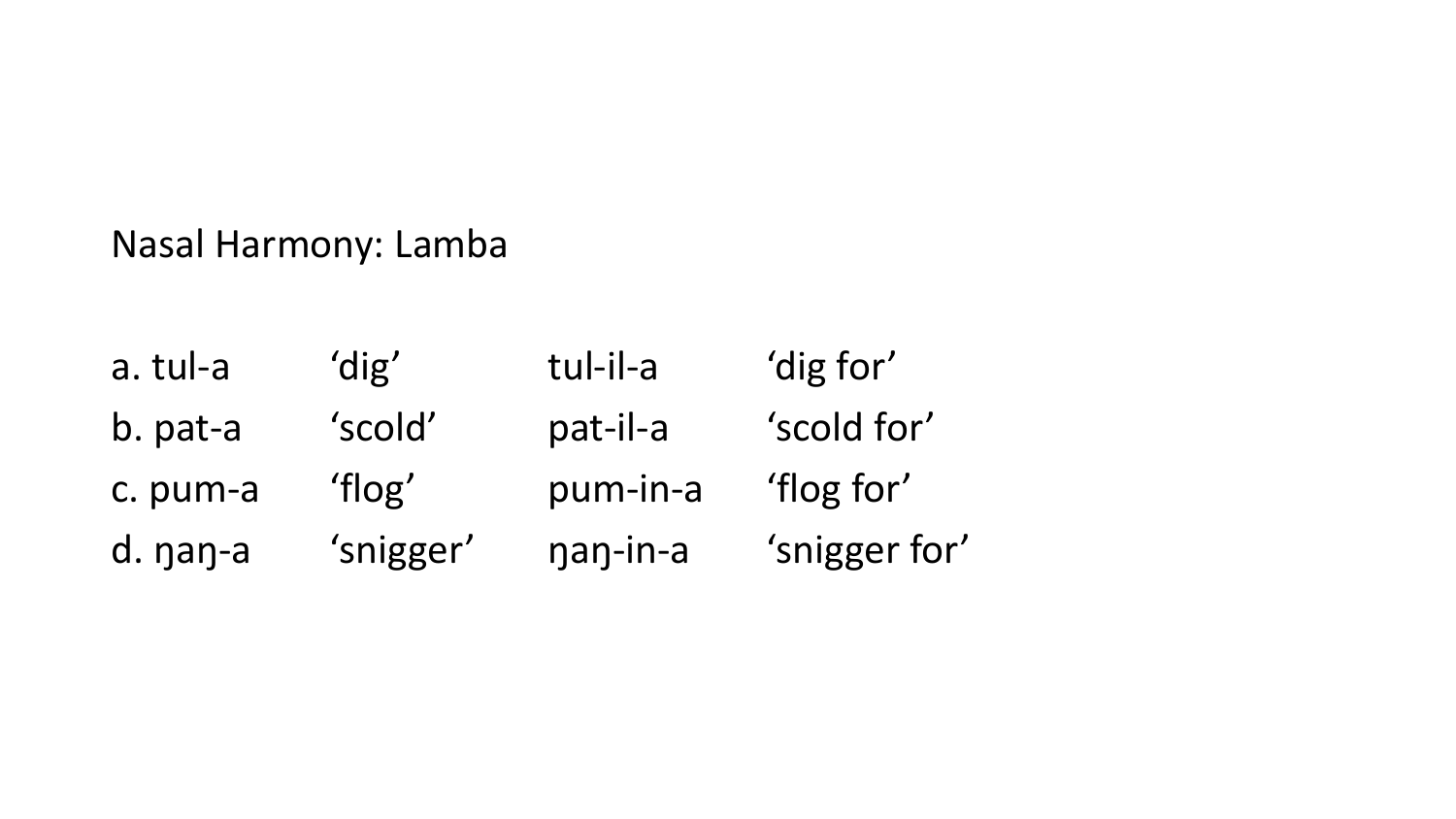• (51) "Imbrication" (= in some cases what we might call "modified stem")

Rule: …VC-ile  $\rightarrow$  ViCe /I/ deletes ; C and following i (of /ile/) undergo metathesis

#### Cilungu

a. /ya-a-fung-ul-ile/ b. /ya-a-fung-an-ile/ UR ya-a-fung-ul-ie ya-a-fung-an-ie l-deletion (from –ile) ya-a-fung-u-i-l-e ya-a-fung-a-i-n-e metathesis of C (of extension) and i ya-a-fung-w-ii-l-e gliding (& CL) ya-a-fung-ii-n-e vowel deletion (& CL) 'they unlocked' finey locked each other'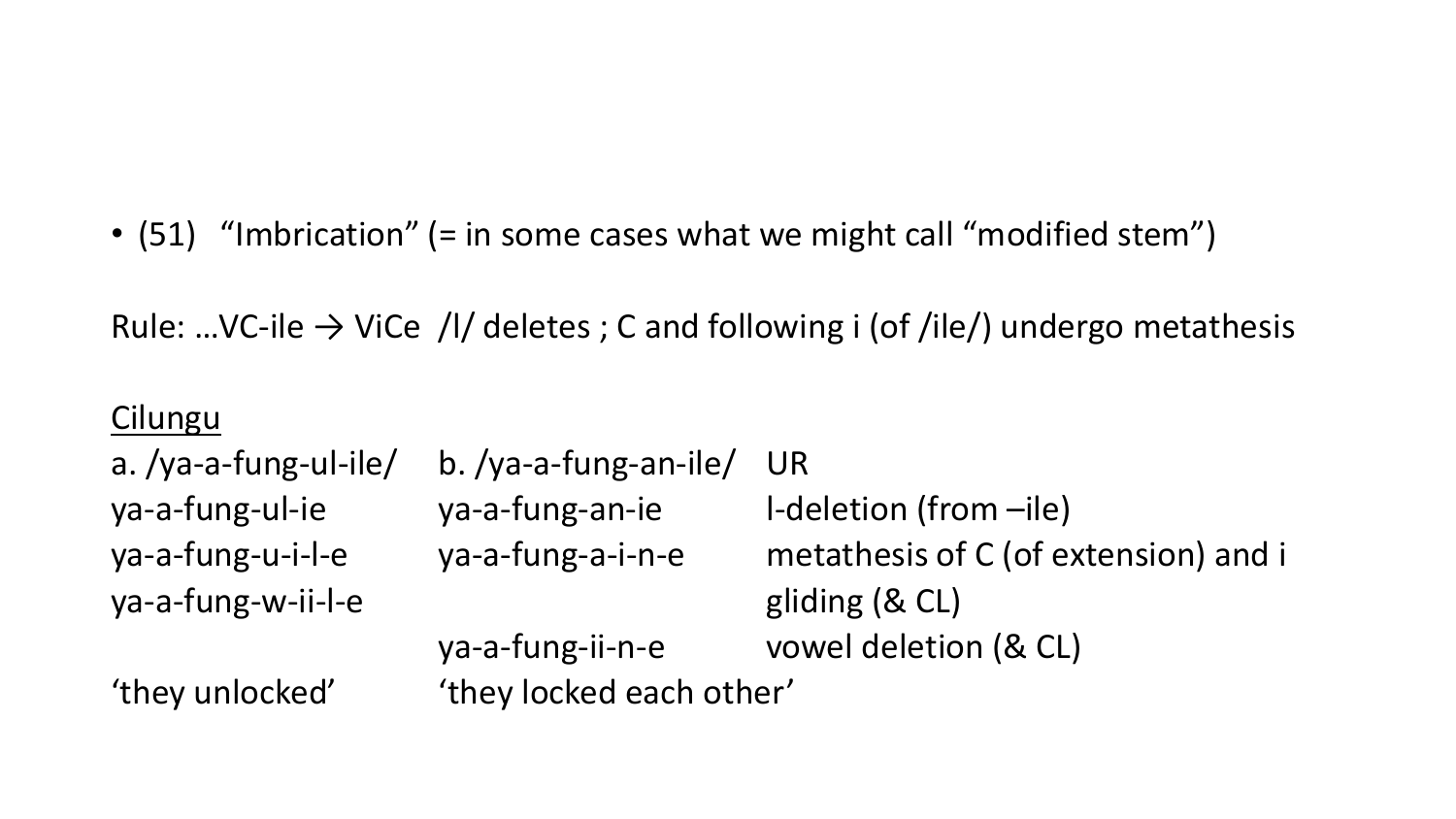- While a few Bantu languages have stress (e.g. Swahili), most are tonal What kinds of tonal contrasts are there within the syllable?
- Kinyambo: Syllable/tone combinations: tá, tà, táà, tàà (\*táá, \*tàá): Phonologically the TBU is the syllable, and tone realized phonetically on first V
- Lamba: Syllable/tone combinations: tá, tà, táá, tàà (\*táà, \*tàá): Phonologically the TBU is the syllable, and tone realized phonetically on all V's in syllable
- Cilungu: Syllable/tone combinations: tá, tà, táá, tàà, táà, tá½, tàá: Phonologically (as well as phonetically) the TBU is the mora or V.
- It's often the case that contour tones—Falling and Rising—are only allowed on long vowels and not short ones (i.e. \*bâ, \*bǎ). In some languages Rising tones are prohibited on long vowels as well.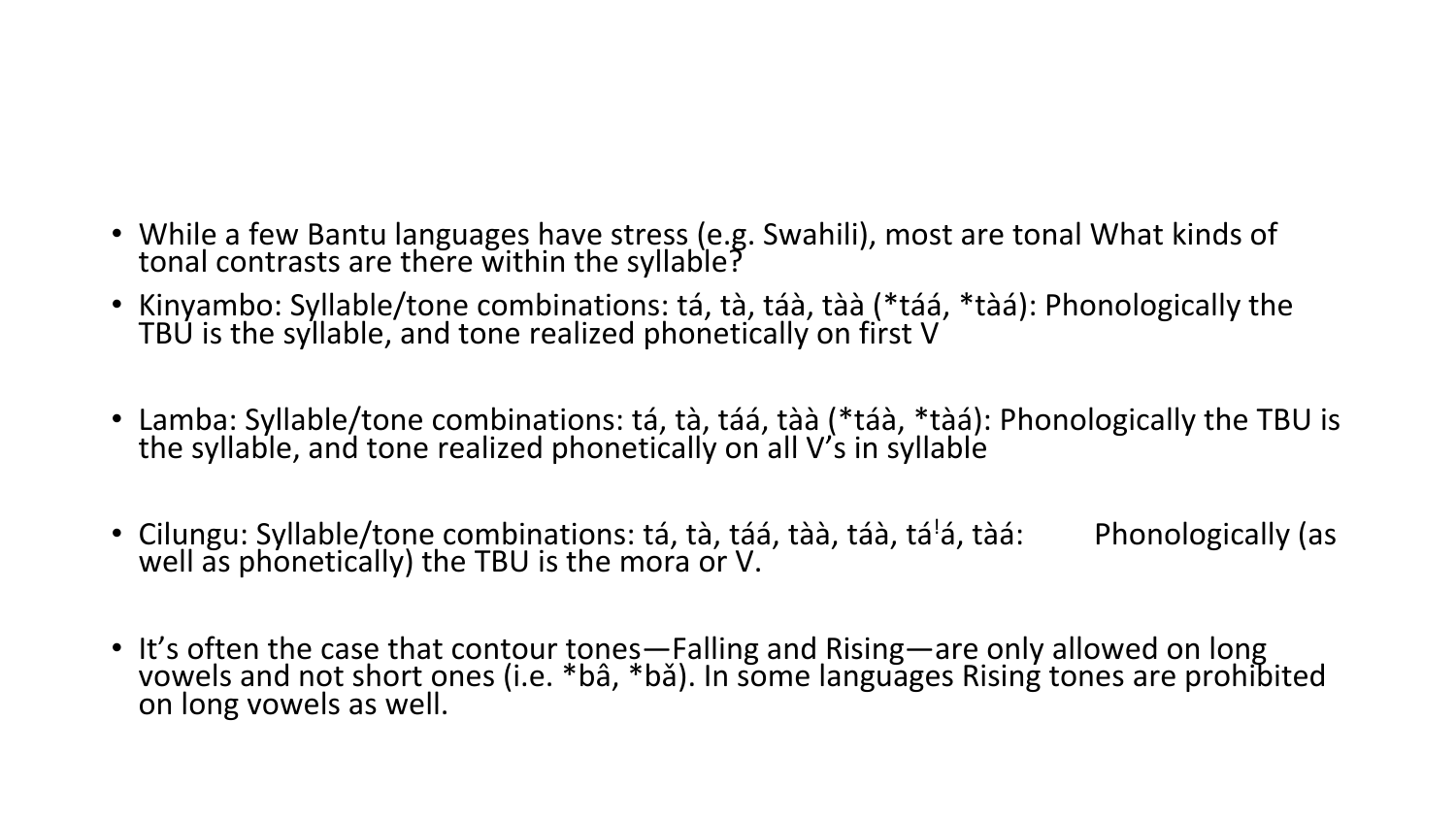• Tonal distinctions in nouns: may be on every syllable

Ekegusii: 4-way tonal distinction in noun root

- LL ó-bò-rèmù 'land'
- LH ó-mò-mùrá 'brother'
- HL ó-mò-kérà 'tail'
- HH é-kè-nyónyó 'chin'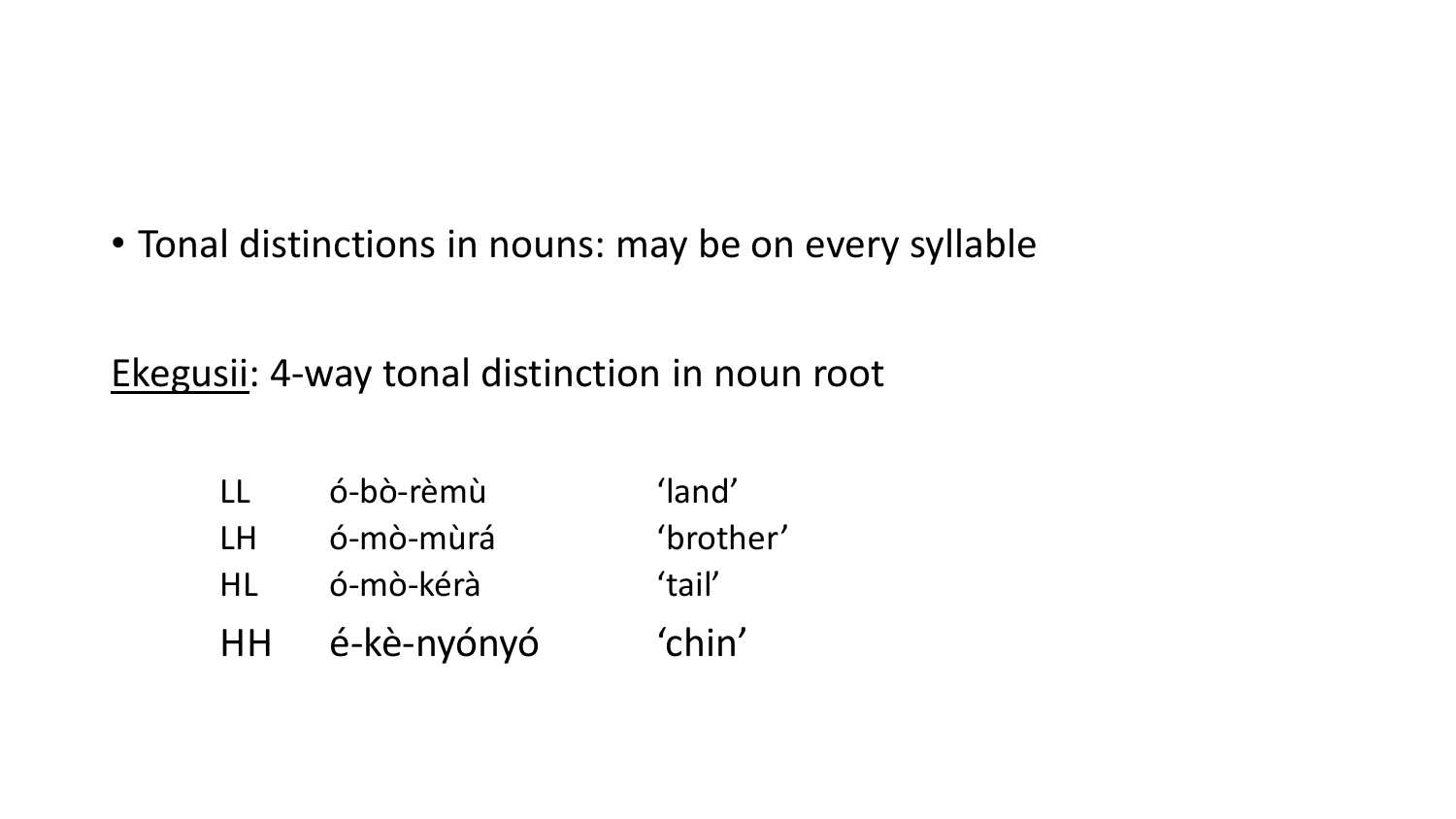2-way tonal distinction in verb roots:

Kinyambo

a. o-ku-nag-a 'throw' b. o-ku-roond-a 'pick up' c. o-ku-nág-a 'lose' d. o-ku-róond-a 'choose'

• Location of H (when it appears) is always on the first syllable of the root regardless of the number of syllables it contains (e.g. /o-kukóror-a/ 'cough', \*/o-ku-korór-a/)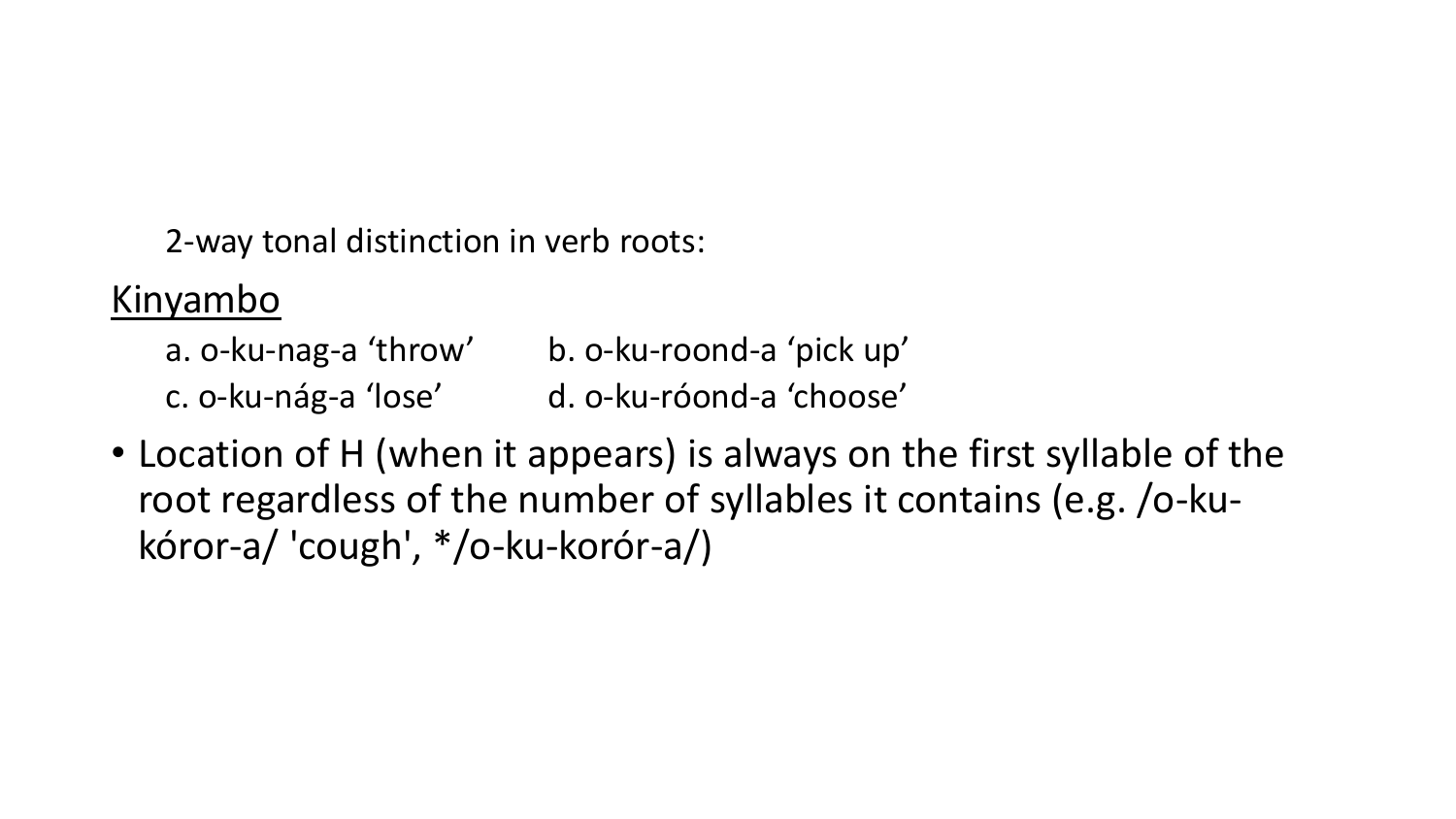Lamba - Root H shifts onto syllable before root

- a. u-kú-shil-a 'to draw line' /u-ku-shíl-a/
- b. u-kú-fiimb-a 'to swell' /u-ku-fímb-a/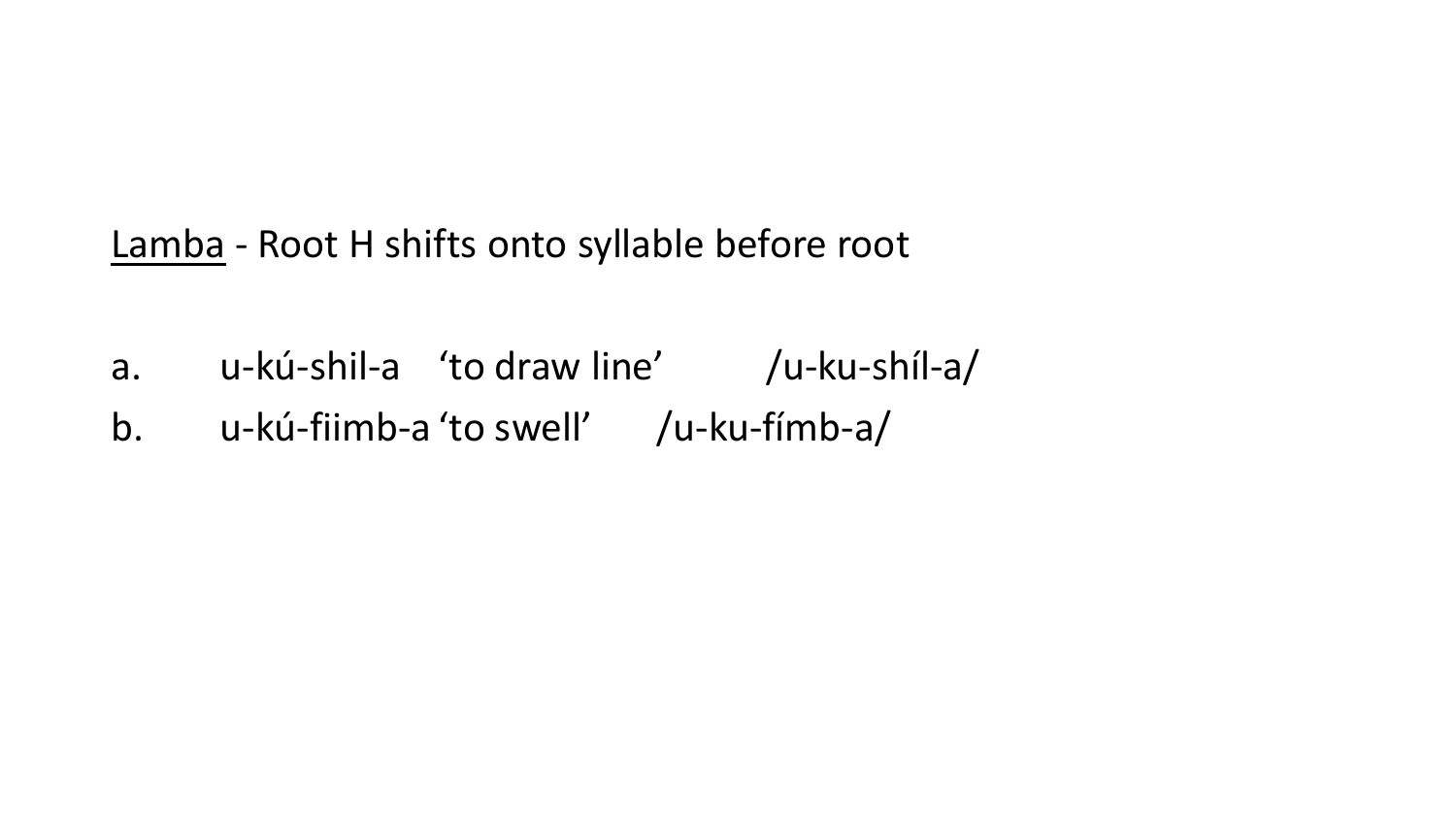Kikuyu - Root H shifts onto the following syllable of the stem.

a. ko-tom-á 'to send' /ko-tóm-a/ b. ko-hetók-a 'to go' /ko-hétok-a/ c. ko-riríkan-a 'to remember' /ko-rírikan-a/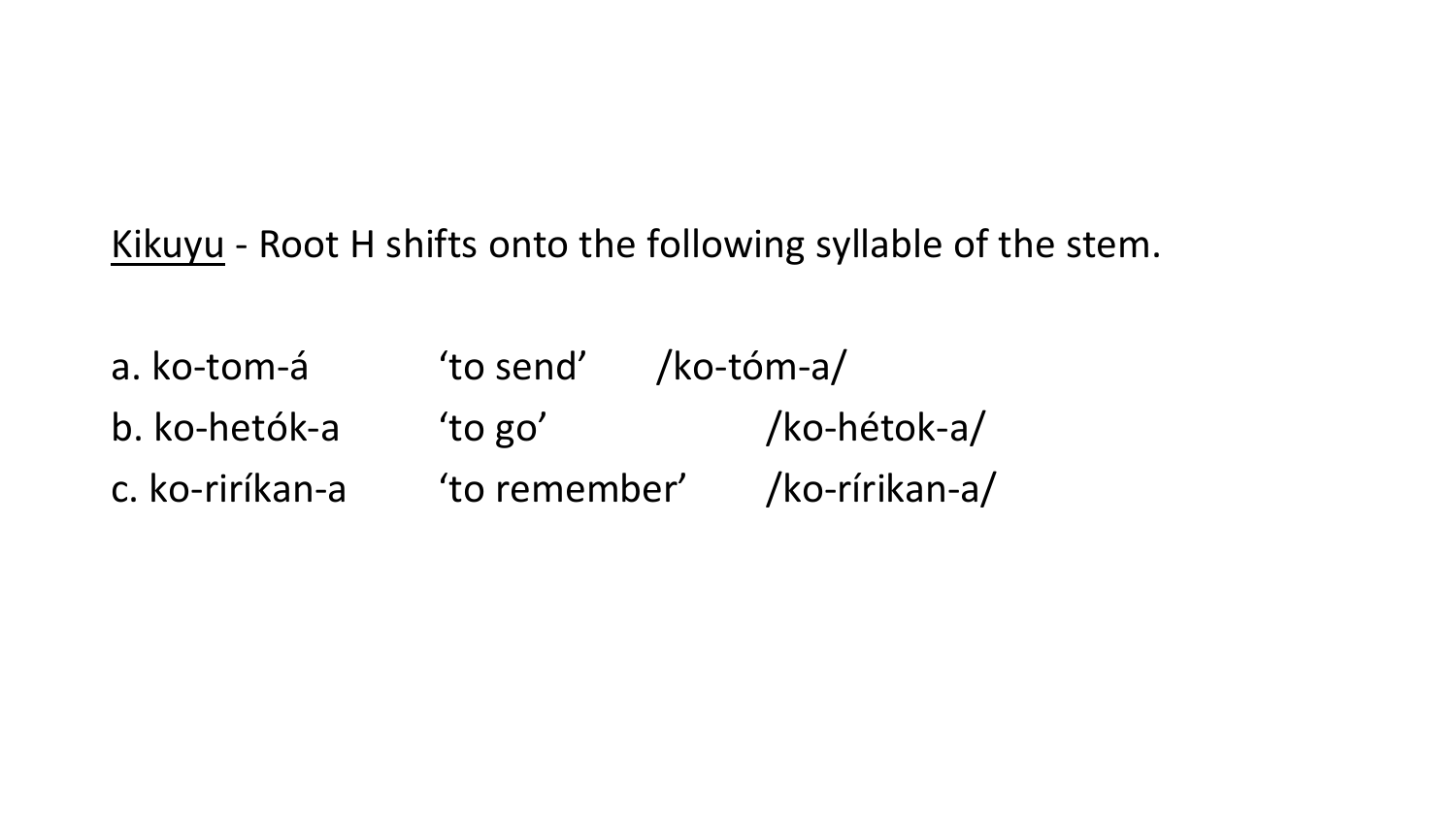• Often there will be different tonal "melodies" which indicate tense/aspect.

### E.g. In Cilungu

- some tense/aspects add a H tone onto the Final Vowel of the stem
- some tense/aspects add a H to every syllable of the stem but the first one
- some tense/aspects add a H to every syllable of the stem but the first and last ones
- some tense/aspects don't add any additional H to the stem